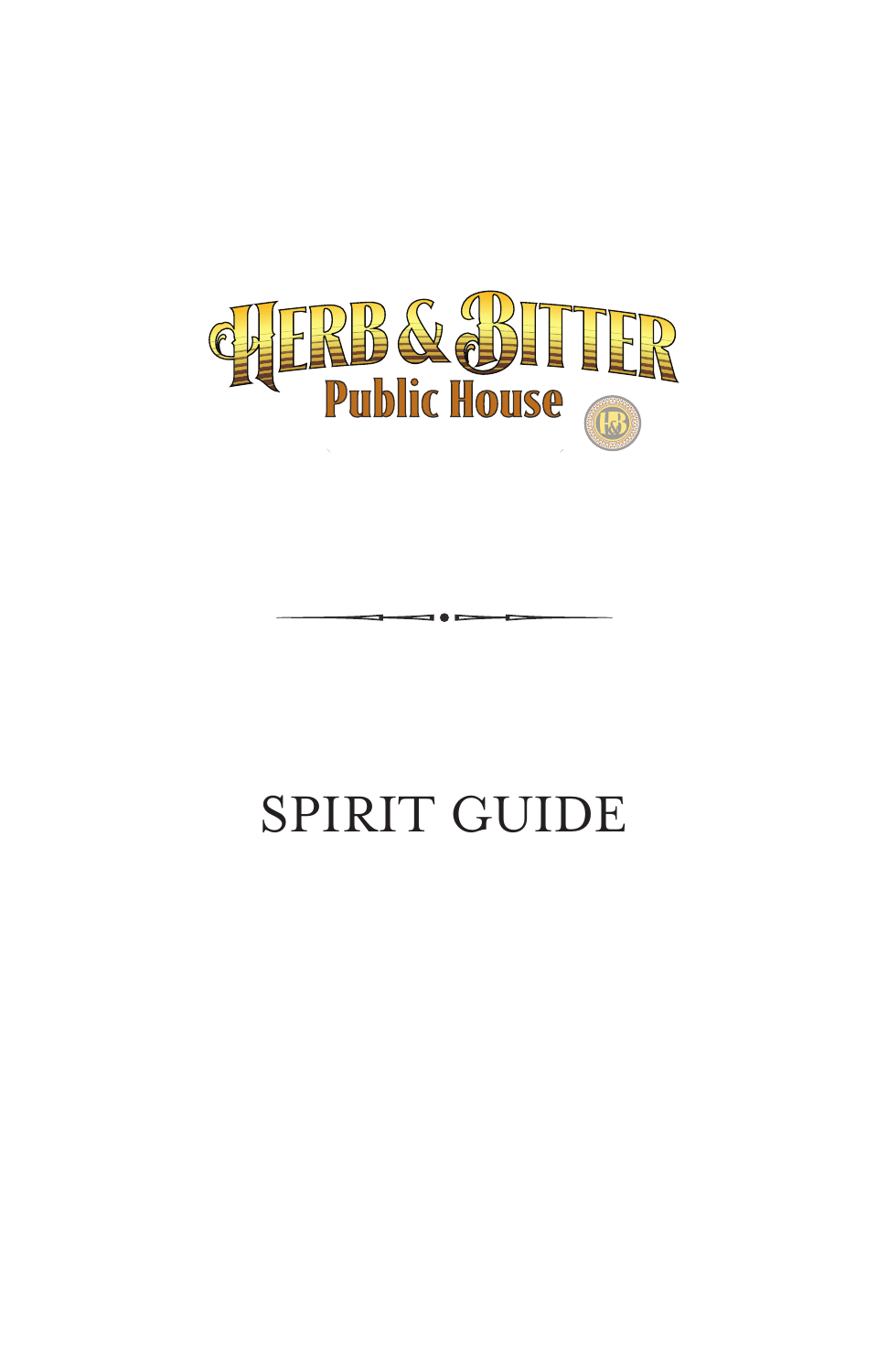## CONTENTS:

Welcome, this book contains the entirety of our collection of spirits. We have sourced what we feel are the best representations of these categories based on availability and accessibility. If you don't see what you're looking for, we very likely will have something similar, or something, we believe, will be comparable. Let us know if you have any questions..

Cheers!

|                                   | гv.       |
|-----------------------------------|-----------|
| <b>ABSINTHE/ANISETTE</b>          | 4         |
| <b>AGAVE SPIRITS</b>              | 4         |
| <b>AMARO</b>                      | $4 - 7$   |
| <b>ANTIQUES</b>                   | $33 - 35$ |
| <b>APERITIF</b>                   | $7 - 8$   |
| <b>AQUAVIT</b>                    | 8         |
| <b>BRANDY</b>                     | $8 - 9$   |
| <b>CALVADOS</b>                   | 9         |
| <b>COGNAC</b>                     | 9         |
| <b>EAU DE VIE</b>                 | $9 - 10$  |
| <b>EXOTIC DISTILLATES</b>         | 10        |
| <b>FERNET</b>                     | $10 - 11$ |
| <b>FORTIFIED/ AROMATIZED WINE</b> | 11        |
| <b>GENEVER</b>                    | 11        |
| <b>GIN</b>                        | $11 - 13$ |
|                                   |           |

 $DC$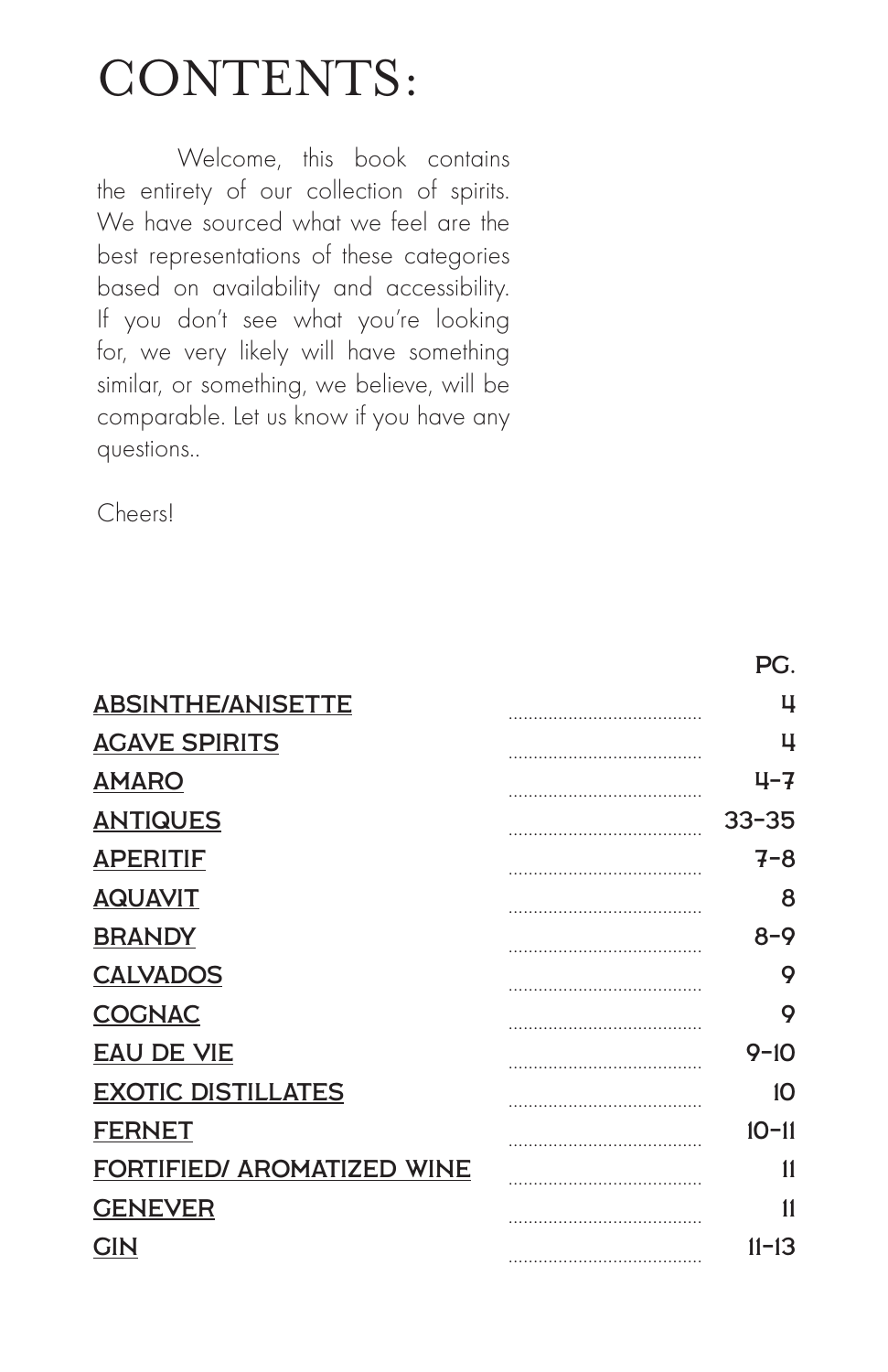| <b>GRAPPA</b>                | 13        |
|------------------------------|-----------|
| <b>INTERNATIONAL LIQUEUR</b> | $13 - 17$ |
| <b>MEZCAL</b>                | $17 - 18$ |
| <b>NON-ALCOHOLIC</b>         | 18        |
| <b>PISCO</b>                 | 19        |
| RUM/CACHACA/ CLAIRIN         | $19 - 21$ |
| <b>SHERRY</b>                | 21        |
| <b>TEQUILA</b>               | $21 - 22$ |
| <b>VERMOUTH</b>              | 22        |
| <b>VODKA</b>                 | 23        |
| <b>WHISKEY</b>               | $23 - 24$ |
| <b>WHISKEY, BOURBON</b>      | $24 - 25$ |
| <b>WHISKEY, IRISH</b>        | 26        |
| <b>WHISKEY, RYE</b>          | $26 - 27$ |
| <b>WHISKEY, SCOTCH</b>       | $27 - 30$ |
| <b>WHISKEY, JAPANESE</b>     | $30 - 31$ |
|                              |           |



\* Top shelf sold by the oz.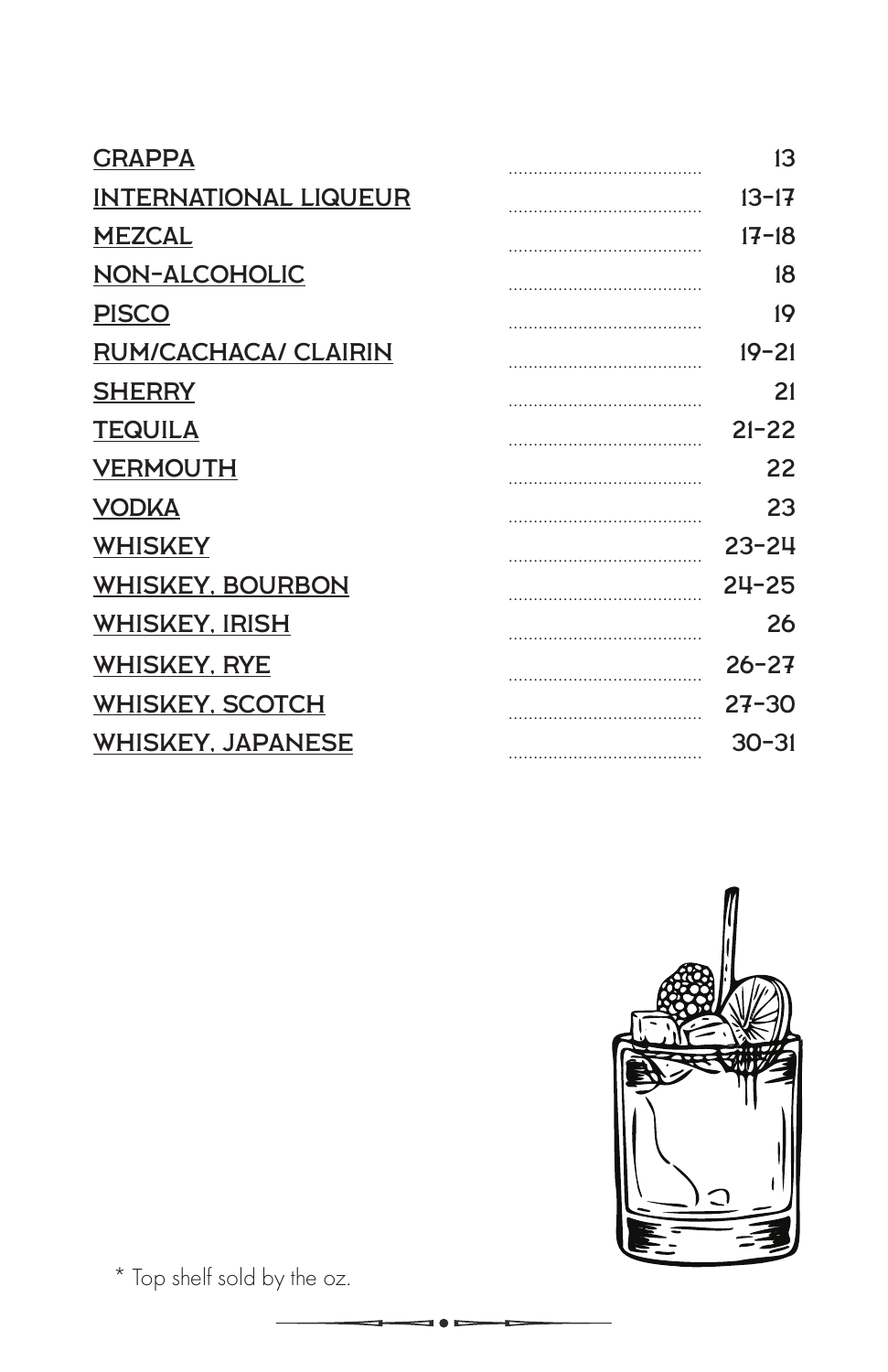### **ABSINTHE/**<br>ANISETTE

| <u>ANISETTE</u>      | Borghetti Sambuca                                        | . | 8               |
|----------------------|----------------------------------------------------------|---|-----------------|
|                      | Delaware Phoenix - Meadow Of                             |   |                 |
|                      | Love                                                     | . | 19              |
|                      | Giffard Menthe - Pastille                                | . | 8               |
|                      | Henri Bardouin Pastis                                    | . | $\overline{14}$ |
|                      | Lucid                                                    | . | 14              |
|                      | Meletti Anisette                                         | . | 9               |
|                      | St. George Verte                                         | . | 16              |
| <b>AGAVE SPIRITS</b> | Balancan Tuxca Artesanal, Lineño/                        |   |                 |
|                      | Cimerron                                                 | . | 26              |
|                      | Flor Del Desierto Sotol Carnei-<br>Vinison Pechuga       | . | 14              |
|                      | Flor Del Desierto Sotol Cascabel-<br>Rattlesnake Pechuga | . | 23              |
|                      | Hacienda De Chihuahua Anejo<br>Sotol                     | . | 12              |
|                      | Hacienda De Chihuahua Reposado<br>Sotol                  | . | 11.             |
|                      | Ocho Cientos Sotol                                       | . | 12              |
|                      | Puntagave Xalixco Raicilla                               | . | 15              |
|                      | Sotol Por Siempre                                        | . | 10              |
| <b>AMARO</b>         | Accompani Mari Gold                                      | . | 10              |
|                      | Alberti                                                  | . | 10              |
|                      | Alta Verde, Cappelletti                                  | . | 10              |
|                      | Amargo Vallet                                            | . | 10              |
|                      | Amaro 18 Isolabella                                      | . | 10              |
|                      | Amaro Angeleno                                           | . | 10              |
|                      | Amaro Aplomado                                           | . | 10              |
|                      | Amaro Del Ciclista                                       | . | 10              |
|                      |                                                          |   |                 |

4

 $\blacksquare$ 

c

÷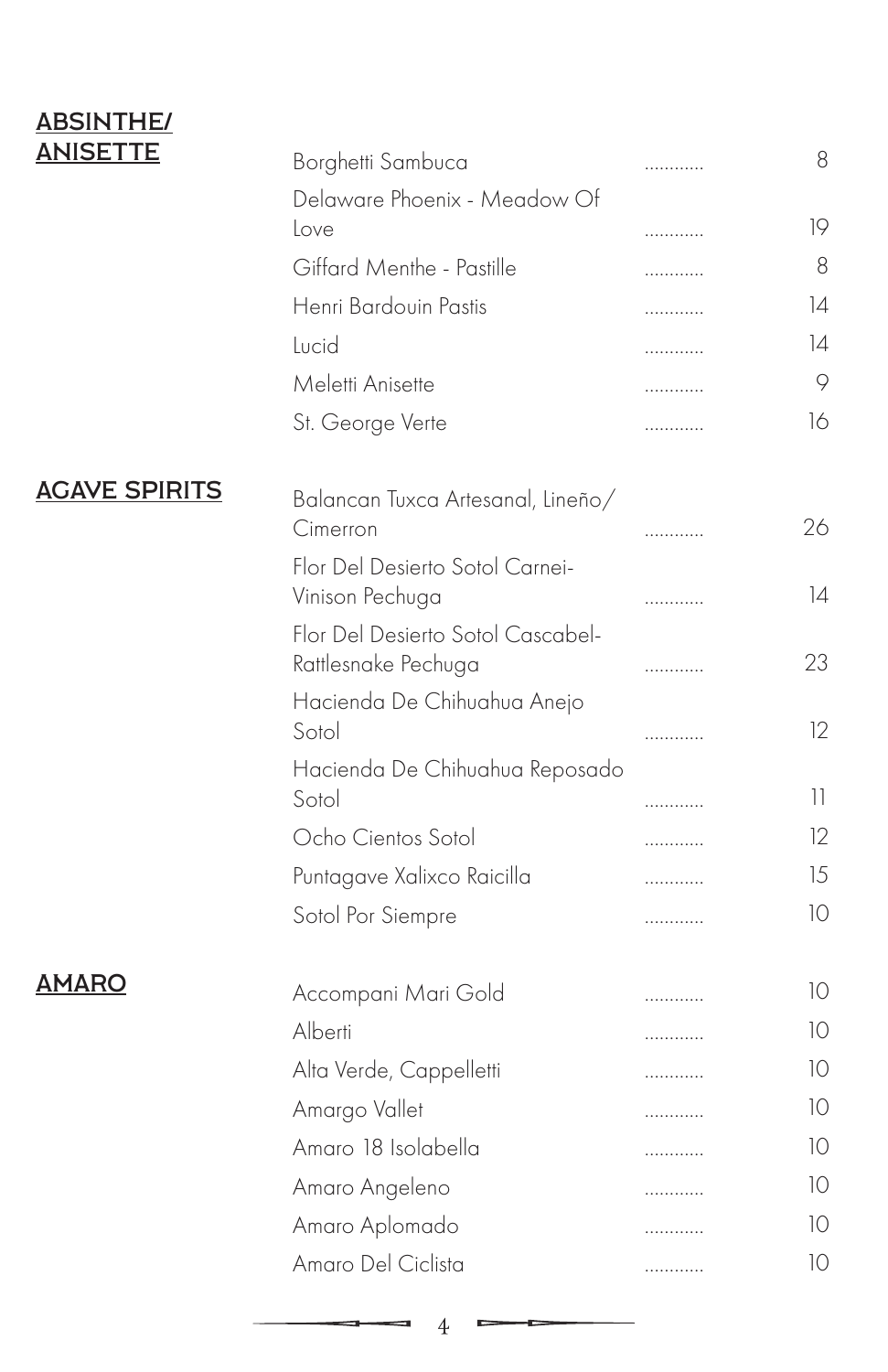| Amaro Del' Etna                        | . | 10           |
|----------------------------------------|---|--------------|
| Amaro Del Sole                         | . | 10           |
| Amaro Di Angostura                     | . | 10           |
| Amaro Mondino                          | . | 12           |
| Amarot 8                               | . | 12           |
| Averna                                 | . | 10           |
| Bilaro Amaro Di Sebastopol             | . | 12           |
| Black Note, Turino                     | . | 10           |
| Braulio                                | . | 10           |
| Brovo Amaro 4, Patrick Haight          | . | $12^{\circ}$ |
| Brucato, Chaparral                     | . | 10           |
| Brucato, Orchards                      | . | 10           |
| Cannella                               | . | 10           |
| Cappelletti Alta Verde                 | . | 10           |
| Cappelletti Sfumato Rabarbaro          | . | 10           |
| Cardamaro                              | . | 10           |
| Cascadia D'Amore American Bitter       |   |              |
| Liqueur                                | . | 10           |
| Casoni Giuseppe Fugio Finale<br>Emilia |   | 10           |
|                                        | . | 10           |
| Ch Dogma Bitter Dog                    | . |              |
| Cynar                                  | . | 10           |
| Cynar 70                               | . | 10           |
| Darna                                  | . | 10           |
| Don Ciccio & Figli Luna Amara          | . | 11           |
| Don Ciccio & Figli Rabarbaro           |   |              |
| Donna Rosa                             | . | 11           |
| Ebo Lebo                               | . | 12           |
| Faccia Brutto Gorini                   | . | 15           |
| Forthave Marseille                     |   | 20           |
| Highside Amaro Rosina                  | . | 10           |
|                                        |   |              |

 $5 \rightarrow$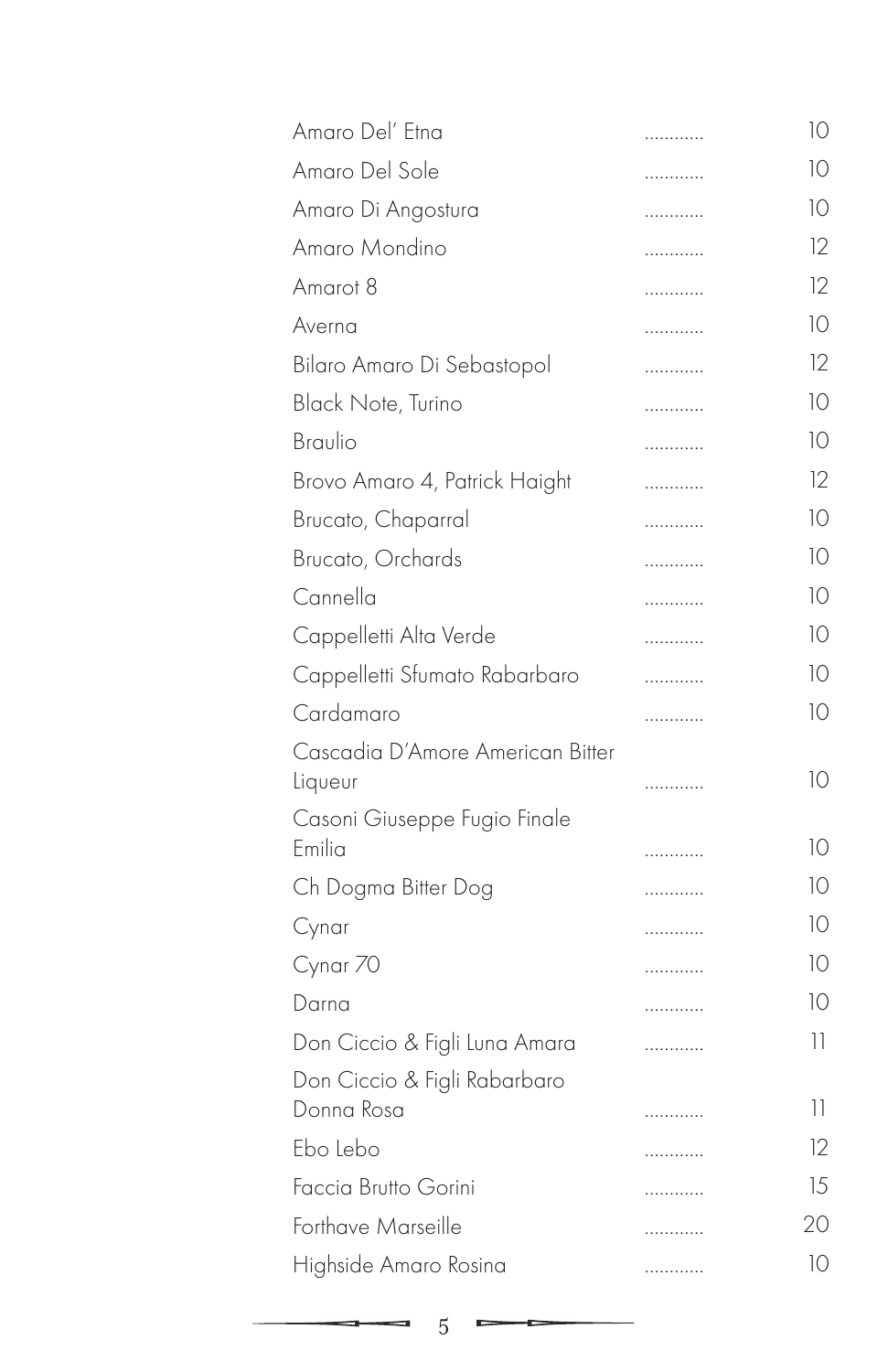| Highside Sunset Amaro Mele                    | . | 10 |
|-----------------------------------------------|---|----|
| Highside Sunset Hill Amaro                    | . | 10 |
| Letterpress Amorino                           | . | 10 |
| Letterpress Amorino Riserva 2017              | . | 10 |
| Lorenzo Inga My Amaro                         | . | 10 |
| Lucano                                        | . | 10 |
| Lucano Anniversario                           | . | 11 |
| Margerum                                      | . | 18 |
| Martini & Rossi China Martini<br>L'Amarodolce | . | 11 |
| Mirta Amaro Bresca Dorada                     | . | 12 |
| Monte San Costanzo                            | . | 9  |
| Montenegro                                    | . | 10 |
| Nardini                                       | . | 10 |
| Nina                                          | . | 10 |
| Nonino                                        | . | 14 |
| Noveis Alpine                                 | . | 10 |
| Pallini Ferro China Baliva                    | . | 13 |
| Paolucci CioCiaro                             | . | 10 |
| Peach Street Amaro                            | . | 9  |
| Pellegrino                                    | . | 8  |
| Ramazzotti                                    | . | 10 |
| Rossi D'Angera Lago Maggiore<br>Amaro         | . | 10 |
| Santa Maria Al Monte                          | . | 9  |
| Segesta                                       | . | 9  |
| Sibona                                        | . | 10 |
| Silano Bosco                                  | . | 9  |
| <b>Stock Radis</b>                            | . | 12 |
| Tosolini                                      | . | 10 |
|                                               |   |    |

 $\overline{\phantom{a}}$ 

 $\frac{1}{2}$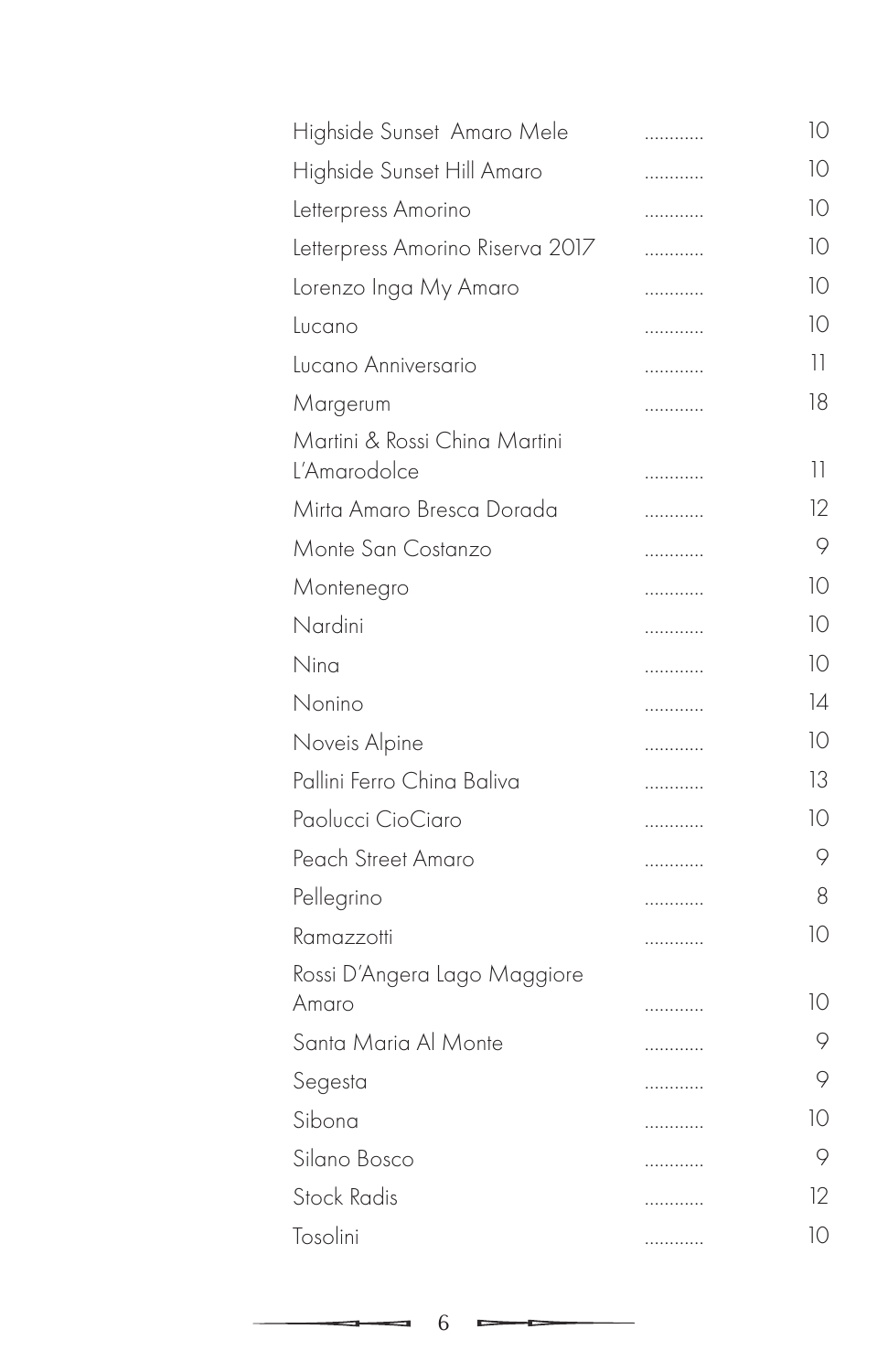|                 | Townshend Kashmiri            | . | 10                                    |
|-----------------|-------------------------------|---|---------------------------------------|
|                 | Varnelli Amaro Sibilia        | . | 13                                    |
|                 | Zarri                         | . | 14                                    |
|                 | Zucca                         | . | 10                                    |
| <u>APERITIF</u> | Amero                         | . | 10                                    |
|                 | Aperol                        | . | 10                                    |
|                 | Breckenridge Bitters          | . | 9                                     |
|                 | Campari                       | . | 10                                    |
|                 | Cappelletti                   | . | 8                                     |
|                 | Ch Dogma Rubin                | . | 10                                    |
|                 | Contratto Aperitif            | . | 9                                     |
|                 | Contratto Bitter              | . | 9                                     |
|                 | Don Ciccio & Figli Cerasum    |   |                                       |
|                 | Apertivo                      | . | 11                                    |
|                 | Faccia Brutto Apertivo        | . | $\overline{11}$                       |
|                 | Fortify Bitter                | . | 8                                     |
|                 | Gran Classico Bitter          | . | $\begin{array}{c} \hline \end{array}$ |
|                 | Granada Vallet                | . | 9                                     |
|                 | Grand Poppy                   | . | 10                                    |
|                 | Jeppson's Malört              | . | 8                                     |
|                 | Kamm & Sons British           | . | 12                                    |
|                 | Letherbee Bësk Malört         | . | 10                                    |
|                 | Martini & Rossi Bitter        | . | 9                                     |
|                 | Meletti Bitter 1870           | . | 9                                     |
|                 | Ramazzotti Rosato             | . | 8                                     |
|                 | Rossi D'Angera Spitz Genziana | . | 9                                     |
|                 | St. George Bruto Americano    | . | 10                                    |
|                 | Torani Amer                   | . | 9                                     |
|                 | Uccelli Bitter                | . | 10                                    |
|                 |                               |   |                                       |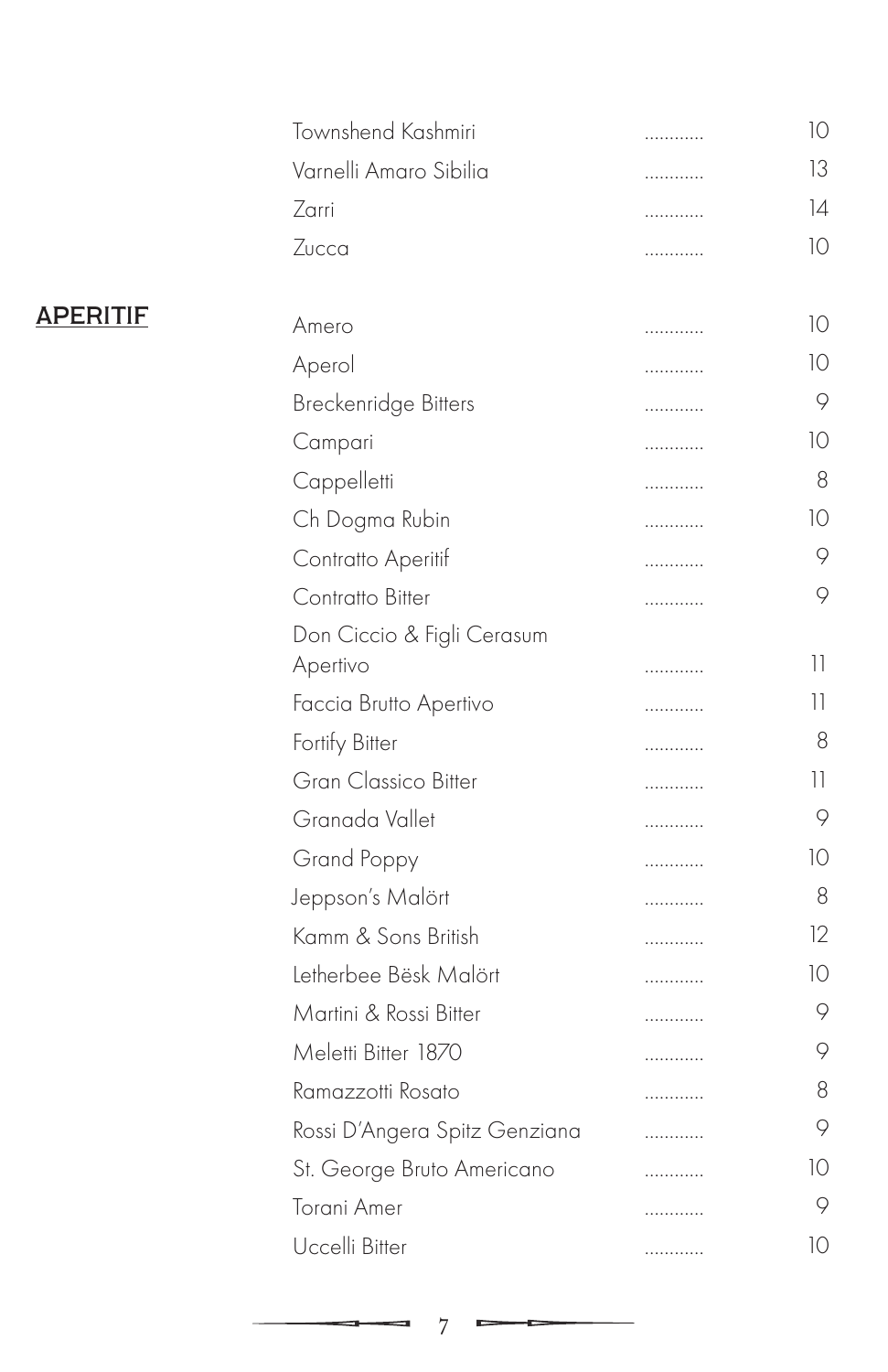|                | Underberg 20 ml Bottle                            | . | 10 |
|----------------|---------------------------------------------------|---|----|
| <b>AQUAVIT</b> | Aalborg                                           | . | 9  |
|                | Brennivin                                         | . | 9  |
|                | Brennivin Winter Sherry & Bourbon<br>Cask Edition | . | 10 |
|                | Linie                                             | . | 9  |
|                | Old Ballard Liquor Co. Midsommar<br>(Dill)        | . | 11 |
|                | Old Ballard Liquor Co. Riktig<br>(Caraway)        | . | 11 |
|                | Solstandet Maltat                                 | . | 11 |
| <b>BRANDY</b>  | Black Brand Arkansas Applejack                    | . | 11 |
|                | Clear Creek Pear Brandy                           | . | 14 |
|                | Copper & Kings American Brandy                    | . | 11 |
|                | Copper & Kings Butchertown<br>Reserve Casks       | . | 17 |
|                | Germain Robin Apple Brandy                        | . | 14 |
|                | Laird's 12yr Rare Apple Brandy                    | . | 17 |
|                | Laird's Apple Brandy Bottled in<br>Bond           | . | 10 |
|                | Laird's Jersey Lightning                          | . | 9  |
|                | Laird's Straight Applejack                        | . | 9  |
|                | Lustau Brandy De Jerez                            | . | 10 |
|                | Pellehaut Reserve 10 yr Armagnac                  | . | 12 |
|                | Pierre Ferrand 10 Generations                     | . | 18 |
|                | Pierre Ferrand Renegade                           | . | 25 |
|                | Raynal Vsop                                       | . | 10 |
|                | St. George California Reserve<br>Apple            | . | 14 |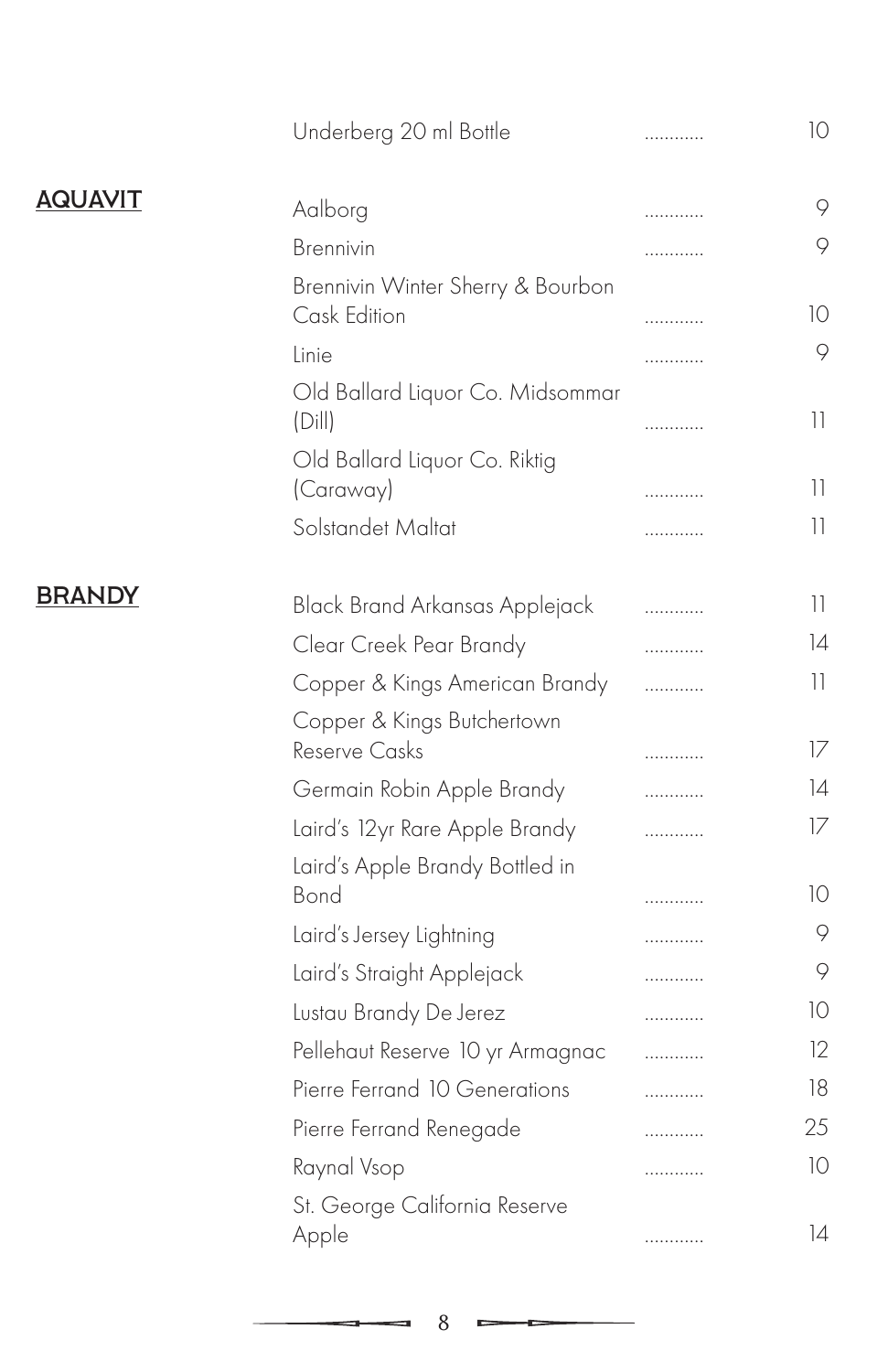|                   | St. George Pear                           |   | 12        |
|-------------------|-------------------------------------------|---|-----------|
|                   | Tariquet Folle Blanche Armagnac           |   | 12        |
| <b>CALVADOS</b>   | Calvados Pays D Auge 12 yr                | . | 36        |
|                   | Calvados Pays D Auge Privilege            |   | $*34$ /oz |
|                   | Daron Fine                                |   | 12        |
|                   | Menorval Prestige                         | . | 14        |
| <b>COGNAC</b>     | Bache Gabrielsen Tre Kors Vs              | . | 10        |
|                   | <b>Braasted Pineau Des Charentes</b>      |   | 11        |
|                   | Grand Marnier Cuvee Du<br>Centenaire      |   | $*25$ /oz |
|                   | Kelt Vsop Ocean Matured                   | . | 15        |
|                   | Park Borderies Single Vineyard            | . | 15        |
|                   | Park Vs                                   |   | 12        |
|                   | Park Vsop                                 |   | 18        |
|                   | Pierre Ferrand 1840                       | . | 12        |
|                   | Pierre Ferrand Ambre                      | . | 4         |
|                   | Reviseur Champagne Cognac                 |   | 10        |
|                   | Tesseron Lot 76                           | . | 31        |
| <b>EAU DE VIE</b> | <b>Blume Marillen Apricot</b>             | . | 10        |
|                   | Christian Drouin Blanche De<br>Normady    | . | 12        |
|                   | Clear Creek 8 yr Apple Brandy De<br>Pomme |   | 13        |
|                   | Clear Creek Douglas Fir                   |   | 16        |
|                   | Clear Creek Framboise                     | . | 26        |
|                   | Clear Creek Mirabelle Plum                |   | 16        |
|                   | Louis Roque La Vielle Prune Brandy        | . | 10        |
|                   | R. Jelinek Apricot Brandy                 | . | 10        |
|                   |                                           |   |           |

 $\overline{\phantom{0}}$ 

 $\frac{1}{2} \left( \frac{1}{2} \right) \left( \frac{1}{2} \right) \left( \frac{1}{2} \right) \left( \frac{1}{2} \right) \left( \frac{1}{2} \right) \left( \frac{1}{2} \right) \left( \frac{1}{2} \right) \left( \frac{1}{2} \right) \left( \frac{1}{2} \right) \left( \frac{1}{2} \right) \left( \frac{1}{2} \right) \left( \frac{1}{2} \right) \left( \frac{1}{2} \right) \left( \frac{1}{2} \right) \left( \frac{1}{2} \right) \left( \frac{1}{2} \right) \left( \frac$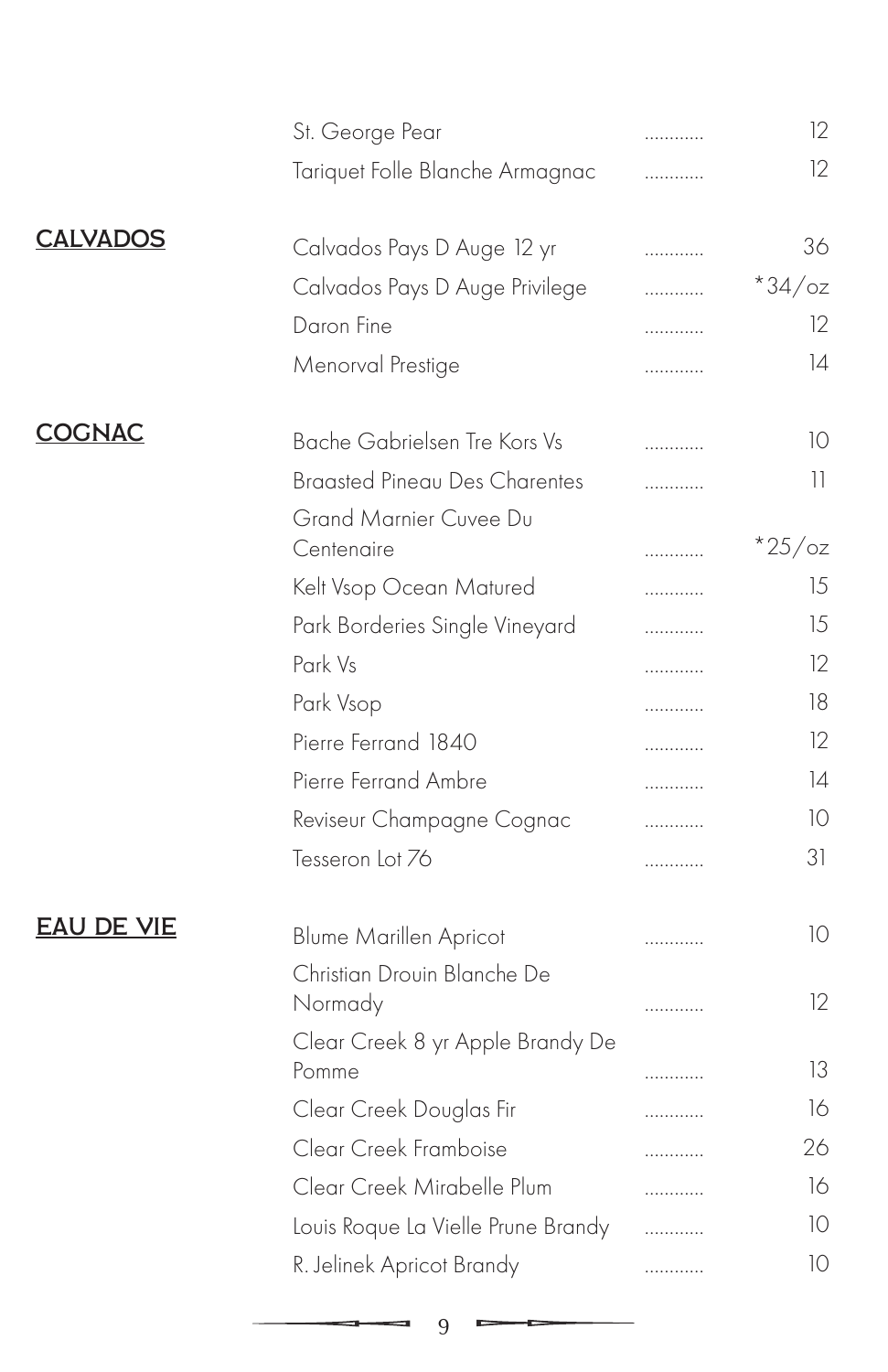|                                     | St. George Raspberry Brandy                        | . | $12 \,$ |
|-------------------------------------|----------------------------------------------------|---|---------|
| <b>EXOTIC</b><br><b>DISTILLATES</b> | Baltimore Fumus Pumila Wood<br>Smoked Apple Spirit | . | 10      |
|                                     | lichiko                                            | . | 9       |
|                                     | Roots Herb Spirit                                  | . | 9       |
|                                     | Sidetrack Distillery Liqueur Bete                  | . | 9       |
|                                     | Townshends White Rose                              | . | 15      |
|                                     | Vitis Gewurztraminer Aguardiente                   | . | 10      |
| <b>FERNET</b>                       | 1882                                               | . | 13      |
|                                     | Angelico                                           | . | 16      |
|                                     | Arcane Brookland                                   | . | 12      |
|                                     | Branca                                             |   | 10      |
|                                     | <b>Branca Menta</b>                                | . | 10      |
|                                     | Carpignano                                         | . | 15      |
|                                     | Contratto                                          | . | 10      |
|                                     | Don Ciccio & Figli                                 | . | 11      |
|                                     | Elixir Fernet Fratelli Loreto                      | . | 9       |
|                                     | Faccia Brutto Pianta                               | . | 14      |
|                                     | Francisco Ruibarbaro                               | . | 12      |
|                                     | Gancia                                             | . | 9       |
|                                     | Geijer Glogg California                            | . | 10      |
|                                     | Highside Lario                                     |   | 10      |
|                                     | Lazzaroni                                          | . | 11      |
|                                     | Letherbee                                          | . | 14      |
|                                     | Luigi Francoli                                     | . | 10      |
|                                     | Luxardo                                            | . | 9       |
|                                     | Meletti                                            | . | 11      |
|                                     | Quaglia Fernet                                     | . | 10      |
|                                     |                                                    |   |         |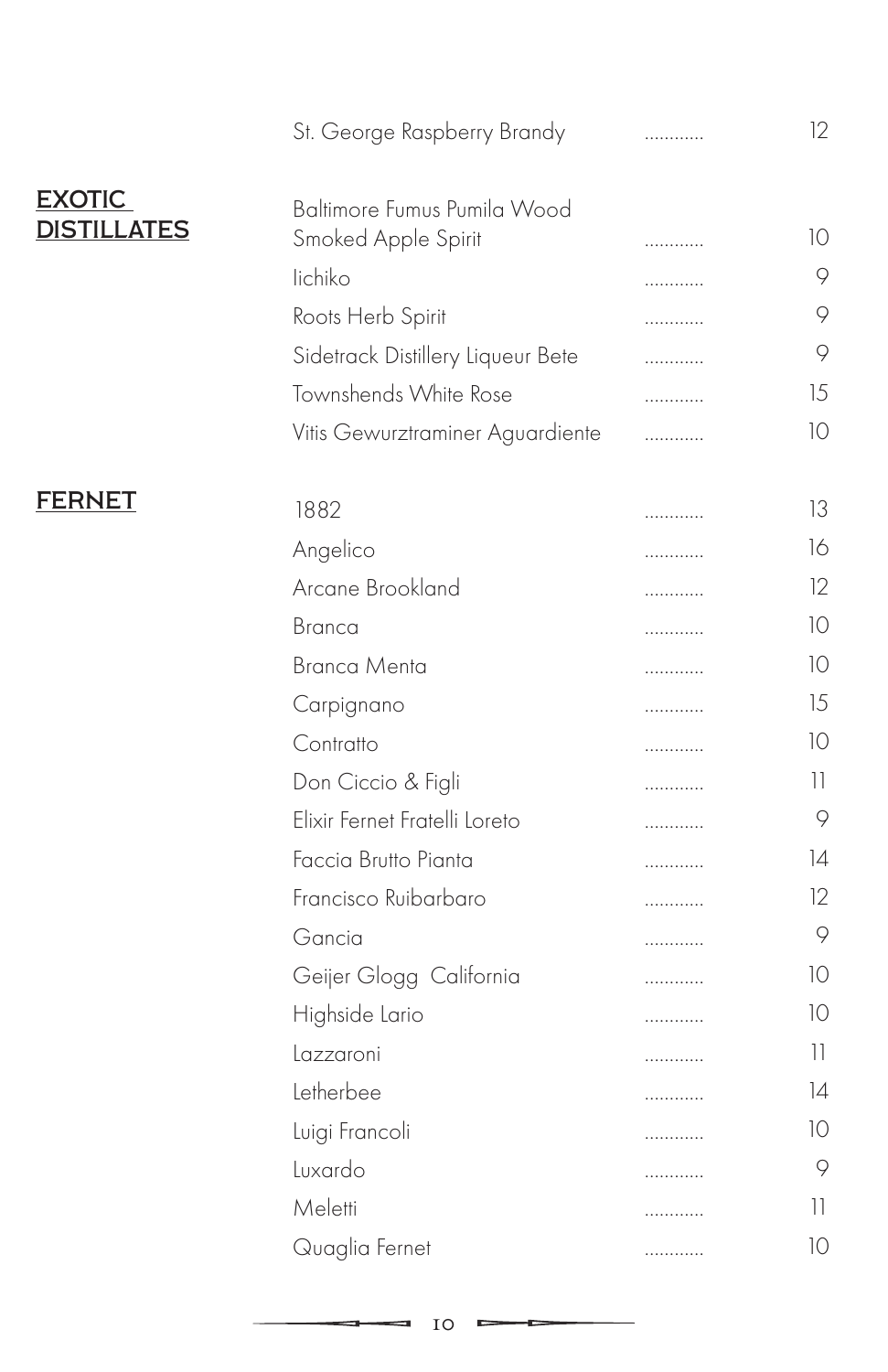|                        | Salmiakki Dala Scandinavian                  | . | 10              |
|------------------------|----------------------------------------------|---|-----------------|
|                        | Townshend Pnw                                | . | 10              |
|                        | Tuve                                         | . | 12              |
| <b>FORTIFIED/</b>      |                                              |   |                 |
| <b>AROMATIZED WINE</b> | Choya Umeshu                                 | . | 7               |
|                        | L.N. Mattei Cap Corse Blanc<br>Quinqiuna     | . | 8               |
|                        | L.N. Mattei Cap Corse Rouge<br>Quinqiuna     | . | 8               |
|                        | Porto Nieport Tawny                          | . | 8               |
|                        | Porto Rocha Extra Dry White Port             | . | 7               |
|                        | Bols Aged 18 Months Limousin Oak             | . | $\overline{11}$ |
| <b>GENEVER</b>         | <b>Bols Genever</b>                          | . | 12              |
|                        | Peket                                        | . | 8               |
| <b>GIN</b>             | Apostoles Mate                               | . | 10              |
|                        | Batch 206 Counter Old Tom Gin                | . | 10              |
|                        | Bentley Heritage Juniper Grove               |   | $\circ$         |
|                        | American Dry                                 | . |                 |
|                        | Big Gin London Dry                           | . | 10              |
|                        | Big Gin Peat Barreled                        | . | 12              |
|                        | <b>Bombay Sapphire</b>                       | . | 10              |
|                        | <b>Brokers</b>                               | . | 9               |
|                        | Castle and Key Roots of Ruin, Gin            | . | 10              |
|                        | Castle and Key Roots of Ruin,<br>Harvest Gin | . | 11              |
|                        | Citadelle                                    | . | 11              |
|                        | Citadelle Jardin d'Été                       | . | 10              |
|                        |                                              |   |                 |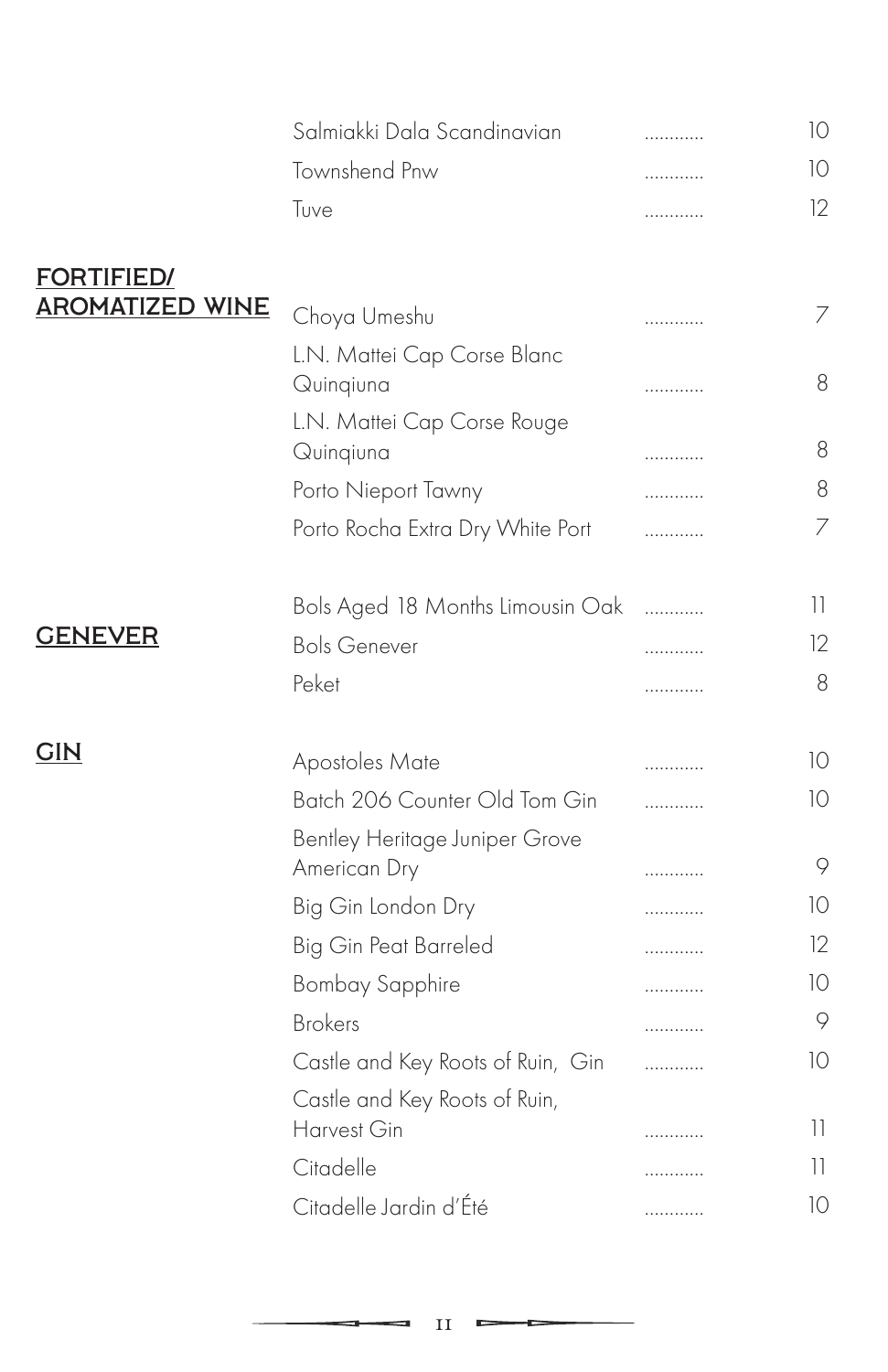| Copperworks Letterpress Blood<br>Orangecello Cask Finished | . | 10              |
|------------------------------------------------------------|---|-----------------|
| Copperworks Nw Small Batch 10                              |   |                 |
| <b>Botanics</b>                                            | . | 11              |
| Crater Lake Estate Gin 2014                                | . | 10              |
| Drum Shanbo Gunpowder Irish                                | . | $\overline{11}$ |
| Farmers Botanical Small Batch                              |   |                 |
| Organic                                                    | . | 18              |
| Gracias A Dios Agave                                       | . | 18              |
| Hayman's Old Tom                                           | . | 10              |
| Hayman's Royal Doc Navy Strength                           | . | 10              |
| Hendrick's                                                 | . | 11              |
| Junipero                                                   | . | 10              |
| Mahon                                                      | . | 10              |
| Monkey 47                                                  | . | 15              |
| Nikka Coffee Gin                                           | . | 15              |
| Nolet's Silver                                             | . | 12              |
| Nordés                                                     | . | 10              |
| Old Raj Blue Label                                         | . | 19              |
| Old Raj Red Label                                          | . | 17              |
| Oola Gin                                                   | . | 10              |
| Ransom Dry Gin                                             | . | 10              |
| Ransom Old Tom                                             | . | 10              |
| Sipsmith Dry                                               | . | $\overline{11}$ |
| Sipsmith Vjop                                              | . | 12              |
| Sound Spirits Old Tom                                      | . | 10              |
| St. George Botanivore                                      | . | 12              |
| St. George Terroir                                         | . | 12              |
| Stirks Oak Barrel Finish                                   | . | 18              |
| Suntory Roku Japanese Craft                                | . | 11              |
| Tanqueray                                                  | . | 11              |
|                                                            |   |                 |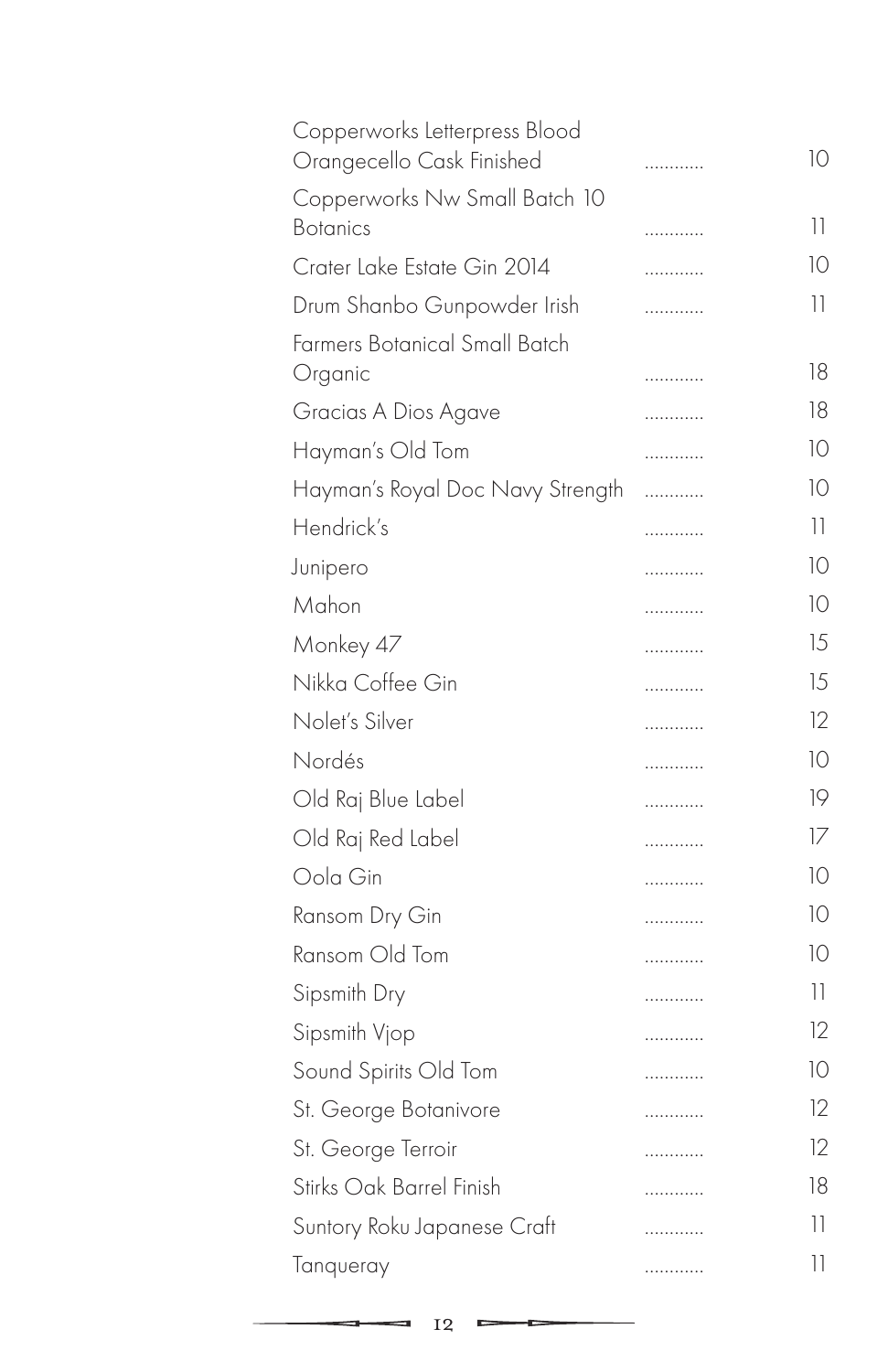|                      | Tanqueray 10                                   | . | 10 |
|----------------------|------------------------------------------------|---|----|
|                      | Tanqueray Bloomsbury                           | . | 10 |
|                      | Tanqueray Old Tom                              | . | 10 |
|                      | The Botanist                                   | . | 11 |
|                      | Beefeater London Dry                           | . | 10 |
|                      | Copperworks Amaro Amorino Cask<br>Finished Gin | . | 12 |
|                      | Plymouth                                       | . | 10 |
| <b>GRAPPA</b>        | Blo Nardini Acqua Di Cedro                     | . | 9  |
|                      | Blo Nardini Originale                          | . | 8  |
|                      | Candolini Ruta                                 |   | 10 |
|                      | Cividina                                       | . | 10 |
|                      |                                                | . | 12 |
|                      | Sarpa Di Poli                                  | . |    |
| <b>INTERNATIONAL</b> |                                                |   |    |
| <b>LIQUEUR</b>       | Alpe Genepy                                    | . | 11 |
|                      | Alpestre                                       | . | 4  |
|                      | Amargo Obrero                                  | . | 10 |
|                      | Amaro Alpe                                     | . | 10 |
|                      | Ancho Reyes                                    | . | 10 |
|                      | Ancho Reyes Verde                              | . | 10 |
|                      | Atxa Pacharan, Sierra De Orduña                | . | 10 |
|                      | Aveze                                          | . | 10 |
|                      | <b>Badel Lavove</b>                            | . | 7  |
|                      | <b>Badel Pelinkovac</b>                        | . | 8  |
|                      | Benedictine                                    | . | 13 |
|                      | Bigallet China China                           | . | 12 |
|                      | <b>Bigallet Thym</b>                           | . | 7  |
|                      | Bitter Truth E**X**R                           | . | 9  |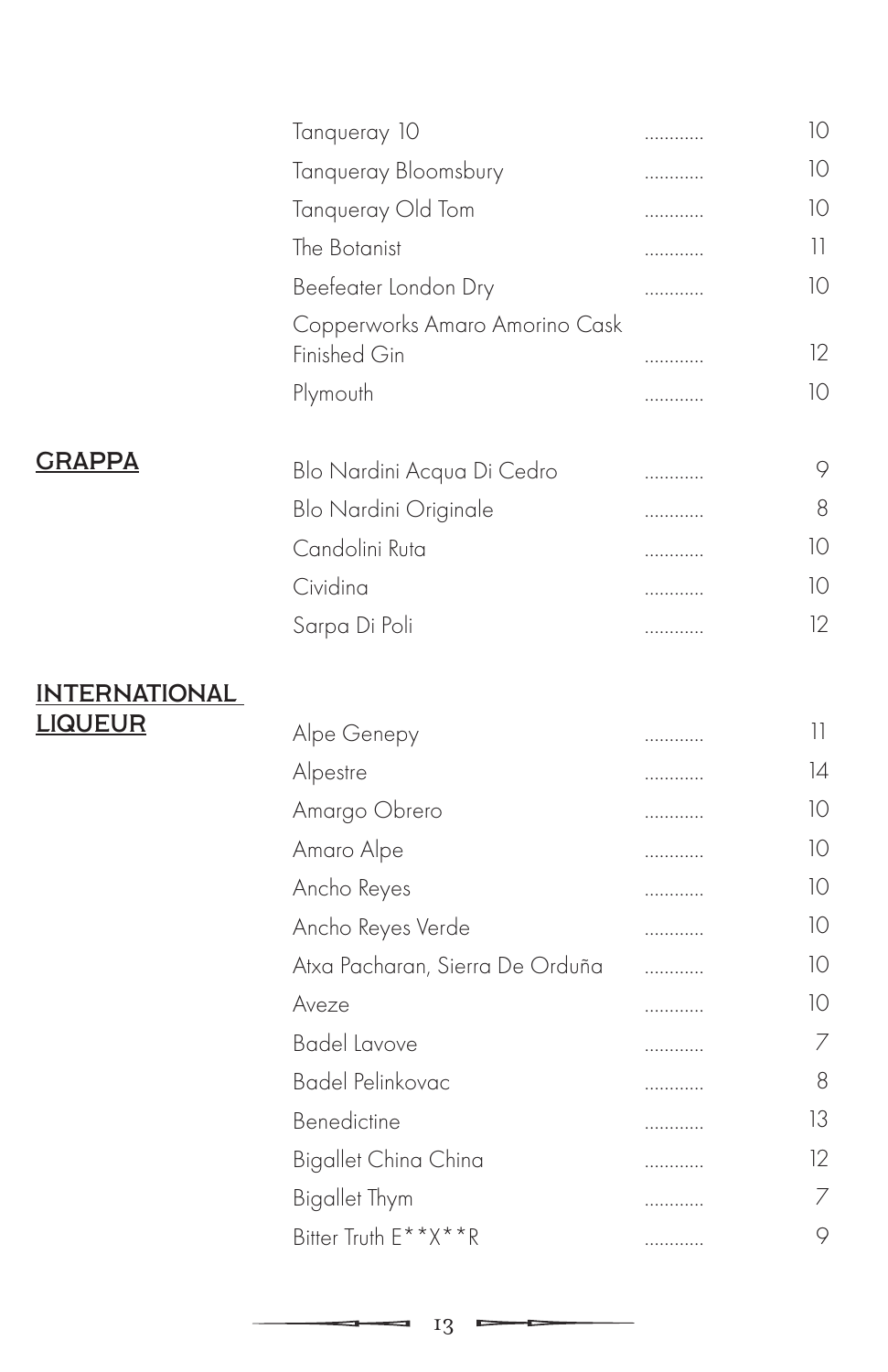| <b>Bittermans Commonwealth</b>       | . | 8  |
|--------------------------------------|---|----|
| Boomsma Beerenburger                 | . | 9  |
| Boomsma Cloosterbitter               | . | 9  |
| Brovo Boom Rang                      | . | 9  |
| Brovo Douglas Fir                    | . | 8  |
| Chartreuse, Green                    | . | 15 |
| Chartreuse, Yellow                   | . | 15 |
| Clement Creole Shrub                 | . | 7  |
| Clementi China Antico Elixir         | . | 16 |
| Coeur De Genepi La Farmacia          |   |    |
| Blanc - Dolin                        | . | 20 |
| Cointreau                            | . | 9  |
| Combier, Crème de Peche de Vigne     | . | 10 |
| Combier, Elixir                      | . | 14 |
| Damiana                              | . | 10 |
| Dana Pelinkovec                      | . | 9  |
| Darna Pelinkovec                     | . | 9  |
| Dimmi                                | . | 9  |
| Don Ciccio & Figli Finocchietto      | . | 9  |
| Don Ciccio & Figli Nocino            | . | 7  |
| Duggan'S Gilka Kaiser Kummel         | . | 9  |
| Elisir M.P. Roux                     | . | 11 |
| Elixir Calisaya                      | . | 14 |
| Elixir Iris                          | . | 14 |
| Élixir Végétal De La Grande-         |   |    |
| Chartreuse                           | . | 16 |
| Enrico Toro Centerba Forte           | . | 12 |
| Escorial                             | . | 7  |
| Faretti Decadent Biscotti, Chocolate | . | 9  |
| Farigoule De Thyme                   | . | 10 |
|                                      |   |    |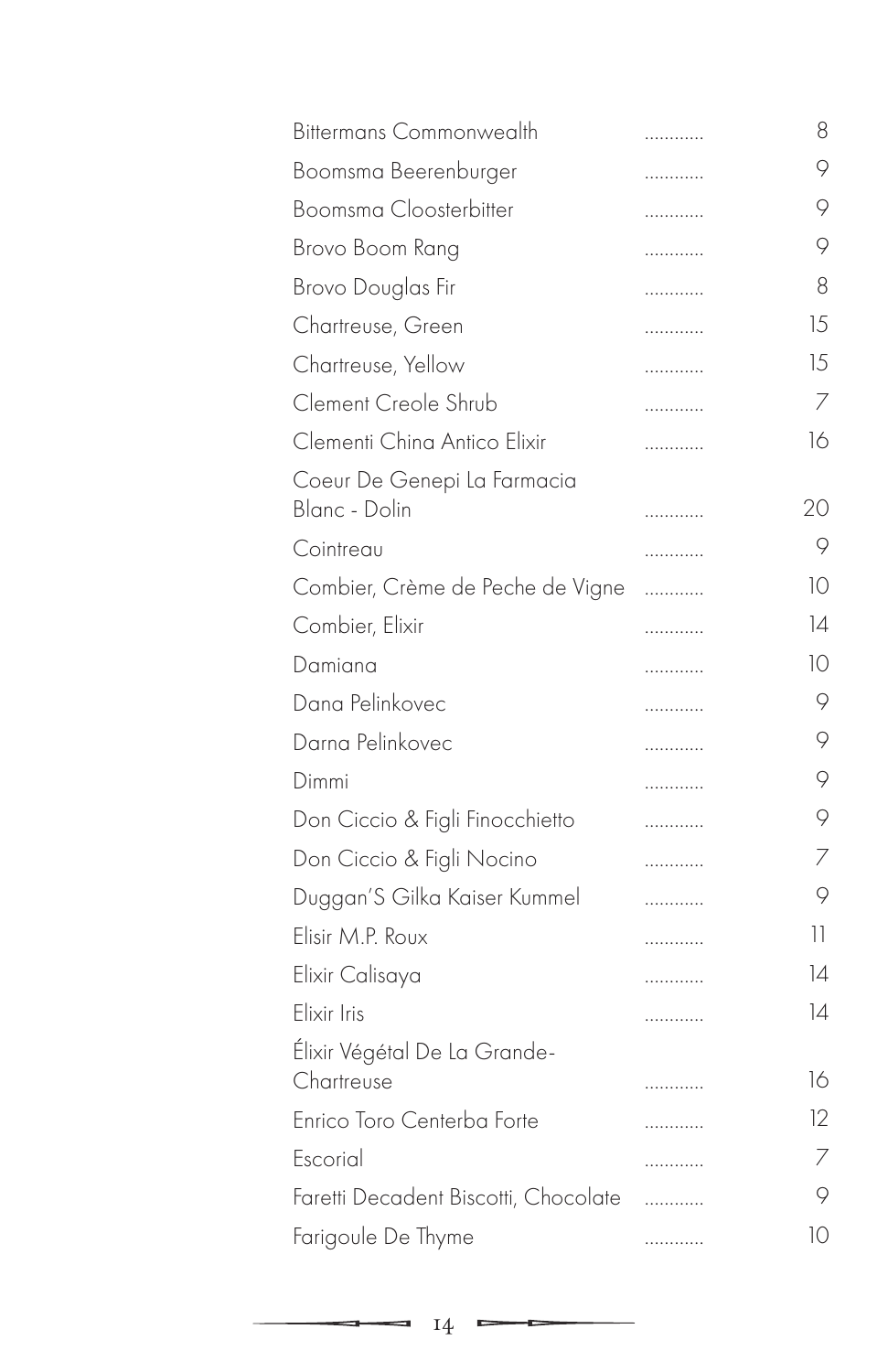| . | 9  |
|---|----|
| . | 10 |
| . | 18 |
| . | 7  |
| . | 10 |
| . | 9  |
| . | 9  |
| . | 9  |
| . | 9  |
| . | 13 |
| . | 19 |
| . | 13 |
| . | 15 |
| . | 9  |
| . | 9  |
| . | 23 |
| . | 9  |
| . | 14 |
| . | 10 |
| . | 9  |
| . | 9  |
| . | 9  |
| . | 20 |
| . | 7  |
| . | 12 |
| . | 9  |
| . | 9  |
|   | 10 |
| . | 7  |
|   |    |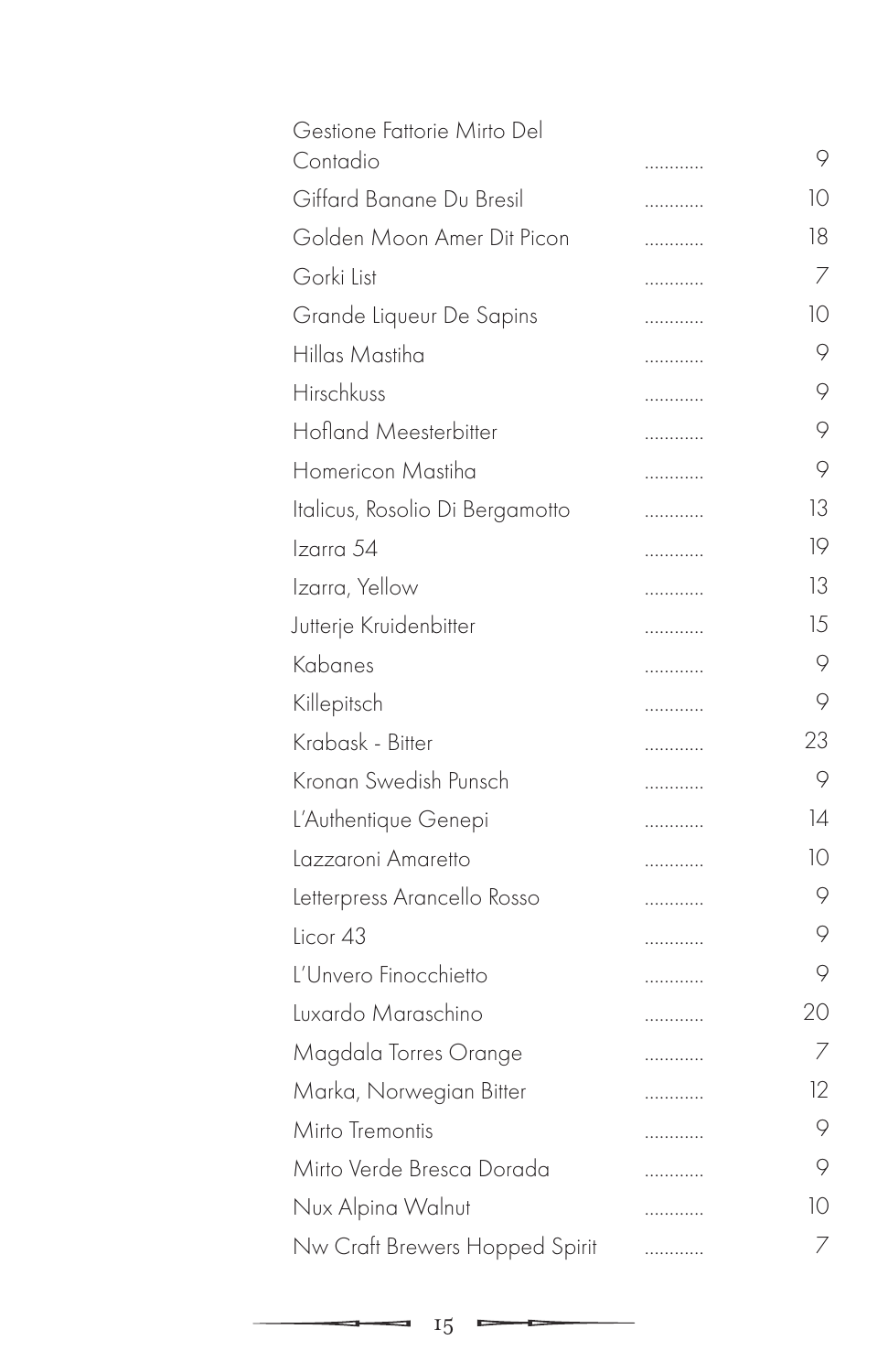| Pimms                                         | . | 10 |
|-----------------------------------------------|---|----|
| Quaglia, Liquore Al Pino Mugo<br>(Pine Cone)  | . | 12 |
| Quaglia, Liquore Di Bergamotto<br>(Bergamot)  | . | 12 |
| Radeberger                                    | . | 16 |
| Riga Black Balsam                             | . | 9  |
| Riga Black Balsam - Upenu Currant             | . | 12 |
| Rossbacher                                    | . | 9  |
| Rossi D'Angera Genepy                         | . | 8  |
| Schipper Bitter                               | . | 18 |
| Schrobbeler                                   | . | 18 |
| Sibona Chamomilla                             | . | 7  |
| Sidetrack Distillery Liqueur Cassis           | . | 9  |
| Sidetrack Distillery Liqueur Lemon<br>Verbena | . | 9  |
| Sidetrack Distillery Liqueur Nocino           | . | 8  |
| Sidetrack Distillery Liqueur Yuzu             | . | 9  |
| Sipsmith Sloe Gin                             | . | 10 |
| Skinos Mastiha                                | . | 9  |
| Sonnema - Berenberg                           | . | 19 |
| Strega                                        | . | 11 |
| Stroh Jagertee                                | . | 9  |
| Super Punch Jannamico                         | . | 12 |
| Tempus Fugit Crème de Cocao a la<br>Vanille   | . | 13 |
| Tilus Truffle                                 |   | 9  |
| Titanic                                       | . | 9  |
| Tosolini Limone                               | . | 8  |
| Varnelli Caffe Moka                           | . | 11 |
| Varnelli Punch Alla Fiamma Fantasia           | . | 10 |
|                                               | . |    |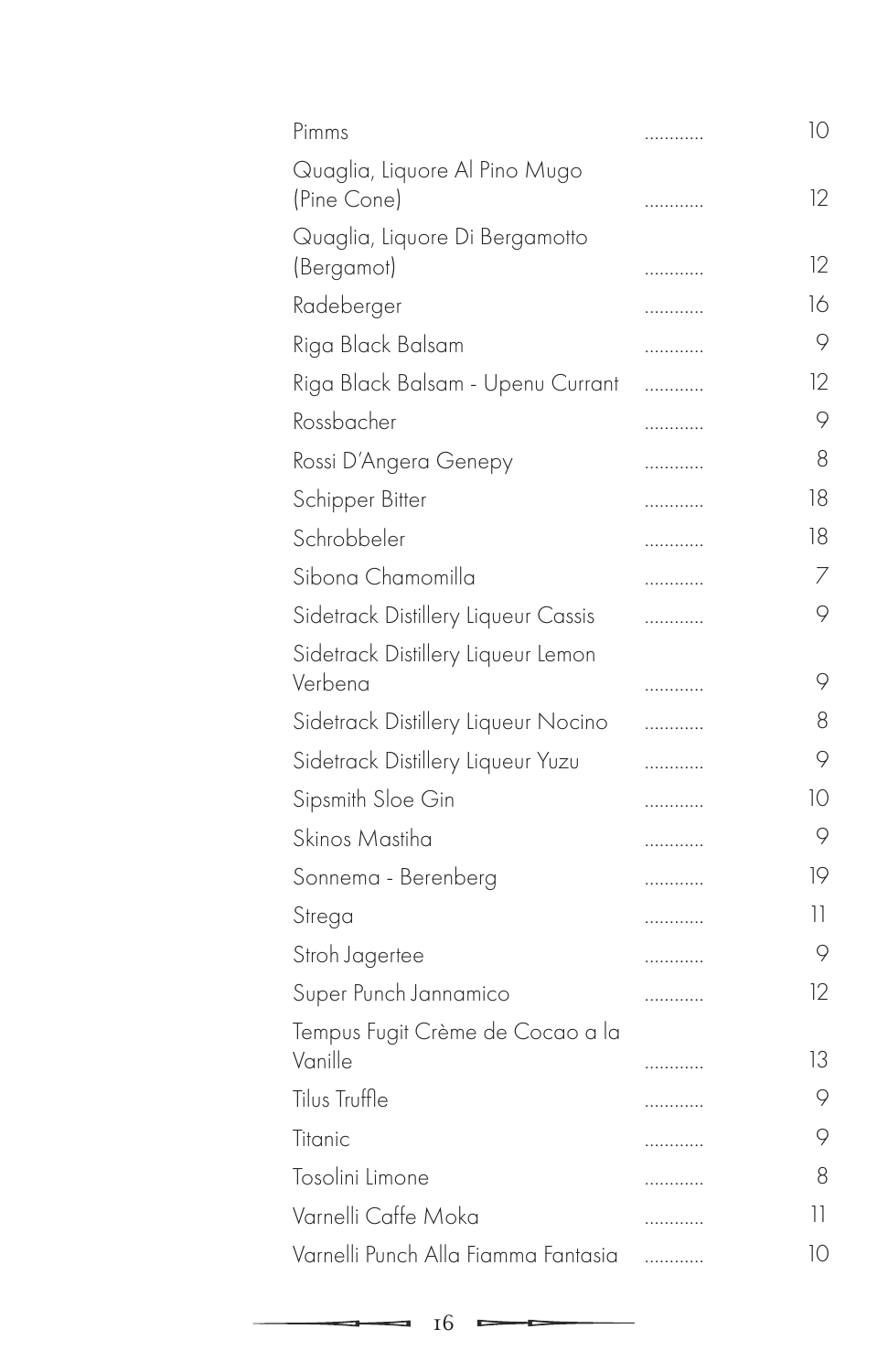|               | Weduwe Joustra - Beerenberg             | . | 10              |
|---------------|-----------------------------------------|---|-----------------|
|               | Zirbenz - Stone Pine                    | . | 10              |
| <b>MEZCAL</b> | Banhez, Mexicano                        | . | 34              |
|               | Banhez, Pechuga                         |   | 26              |
|               | Banhez, Tepeztate                       |   | 24              |
|               | Banhez, Cuishe                          | . | 25              |
|               | Banhez, Joven                           | . | 10              |
|               | Bozal, Cenizo                           | . | 16              |
|               |                                         | . | $\overline{11}$ |
|               | Bozal, Espadin/Barril/Mexicano          | . | 22              |
|               | Bozal, Iberico                          | . |                 |
|               | Bozal, Pechuga                          | . | 22              |
|               | Bozal, Tobasiche Single Maguey          | . | 17              |
|               | Cruz De Fuego, Espadin                  | . | 11              |
|               | Del Maguey, Arroqueño                   | . | 26              |
|               | Del Maguey, Chichicapa                  | . | 20              |
|               | Del Maguey, Madrecuixe                  | . | 24              |
|               | Del Maguey, San Luis Del Rio            | . | 15              |
|               | Del Maguey, San Luis Del Rio Azul       | . | 18              |
|               | Del Maguey, San Pablo<br>Ameyaltepac    | . | 27              |
|               | Del Maguey, Santo Domingo<br>Albarradas | . | 15              |
|               | Del Maguey, Tobala                      | . | 25              |
|               | Del Maguey, Vida                        | . | 11              |
|               | Del Maguey, Wild Jabali                 | . | 24              |
|               | Del Maguey, Wild Papalome               | . | 28              |
|               | El Buho Especial, Cuishe                | . | 17              |
|               | El Jolgorio, Tobala                     | . | 28              |
|               | Fidencio, Madrecuixe                    | . | 27              |
|               |                                         |   |                 |

 $\blacksquare$ 

▭

9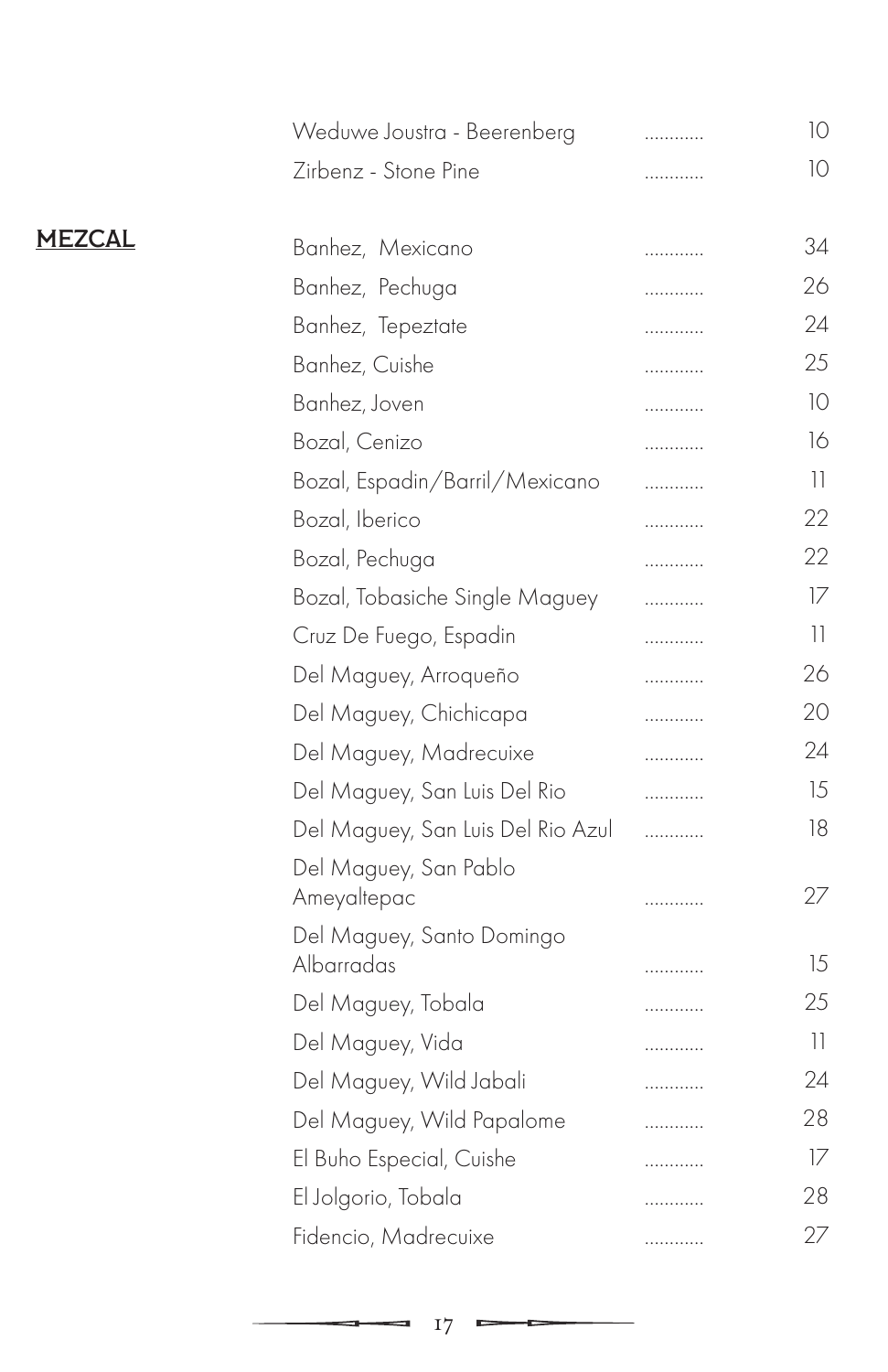|                      | Gracias A Dios, Cuixe                                            | . | 20       |
|----------------------|------------------------------------------------------------------|---|----------|
|                      | Gracias A Dios, Tepextate                                        | . | 22       |
|                      | Leyenda San Luis Potosi                                          | . | 16       |
|                      | Los Siete Misterios Doba Yej,<br>Espadin                         | . | 12       |
|                      | Mal Bien Antonio & Lorenzo<br>Sonido, Paplote                    | . | 21       |
|                      | Mal Bien Isidro Rodriguez Alto                                   | . | 18       |
|                      | Mescales De Leyenda, Don<br>Anastacio Edicion Especial 2016      | . | 30       |
|                      | Mescales De Leyenda, Reservas<br>De La Biosfera Tehuacan Edicion |   |          |
|                      | Especial 2016                                                    |   | $*33/oz$ |
|                      | Mezcal Vago, Elote                                               | . | 15       |
|                      | Mezcal Vago, Espadin                                             | . | 12       |
|                      | Mezcalosfera De Mezcaloteca<br>Jabali                            | . | 24       |
|                      | Palenqueros, Espadin                                             | . | 14       |
|                      | Palenqueros, Madrecuishe                                         | . | 18       |
|                      | Pierde Almas Botanica +9                                         | . | 24       |
|                      | Pierde Almas La Puritita Verda                                   | . | 10       |
|                      | Pierde Almas, Tobaziche                                          | . | 32       |
|                      | Primario, Espadin                                                | . | 14       |
|                      | Rey Campero Jabali, Joven                                        | . | 27       |
|                      | Rey Campero, Tepextate                                           | . | 25       |
|                      | Yuu Baal, Espadin                                                | . | 9        |
| <b>NON ALCOHOLIC</b> | Pathfinder Hemp & Root                                           | . | 11       |
|                      | Seedlip Garden 108                                               | . | 9        |
|                      | Seedlip Grove 42                                                 | . | 9        |
|                      | Seedlip Spice 94                                                 | . | 9        |
|                      |                                                                  |   |          |

 $\blacksquare$ 

0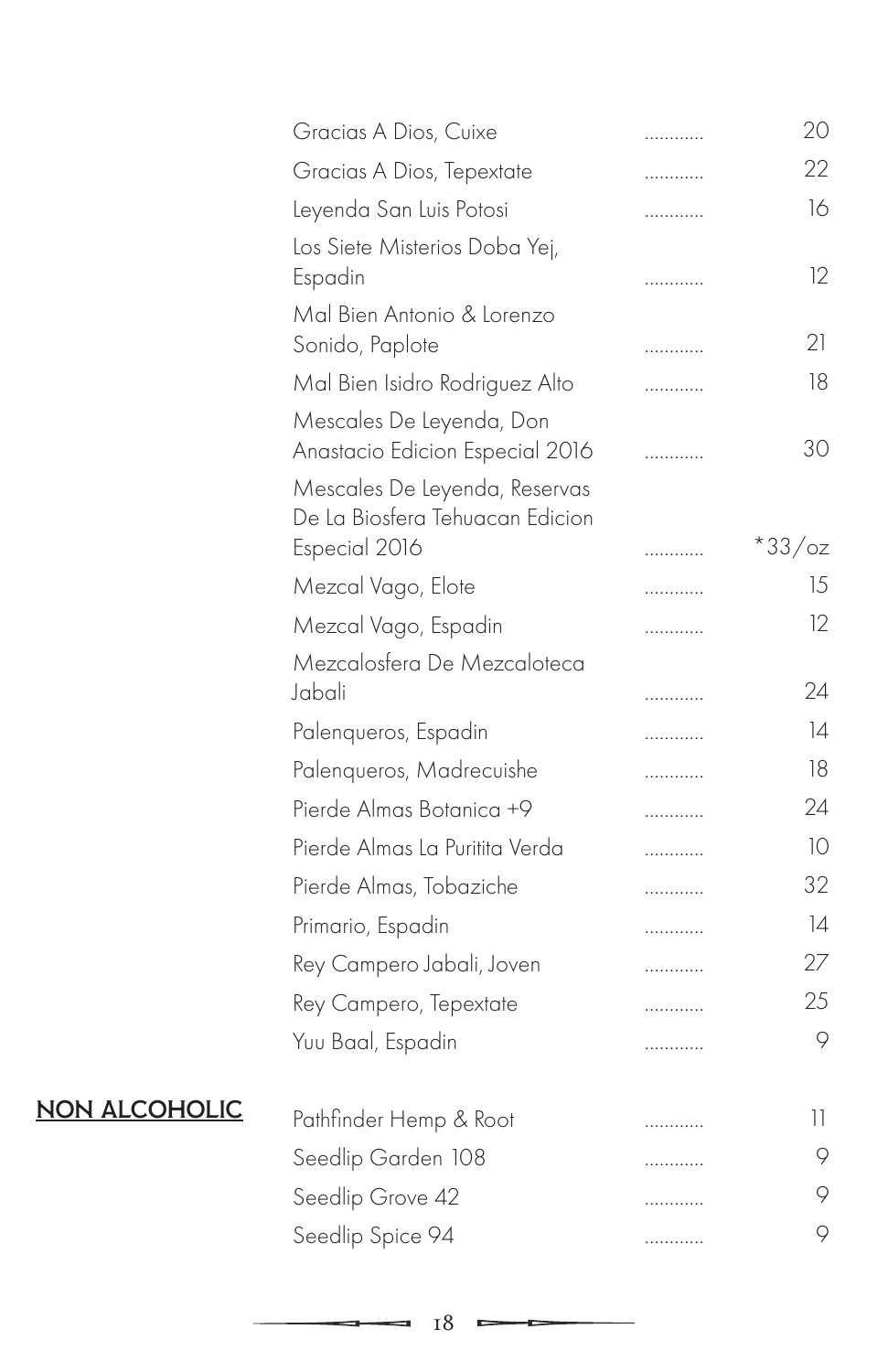| <b>PISCO</b>   | <b>Barsol Mosto Verde</b>                  | . | 11              |
|----------------|--------------------------------------------|---|-----------------|
|                | <b>Barsol Quebranta</b>                    | . | 10              |
|                | <b>Barsol Torontel</b>                     | . | $\frac{1}{2}$   |
|                | Macchu Pisco                               | . | 10              |
|                | Singani 63                                 | . | 10              |
| RUM/CACHACA/   |                                            |   |                 |
| <u>CLAIRIN</u> | Appleton Estate Reserve                    | . | 10              |
|                | Appleton Estate Signature                  | . | 10              |
|                | Avua Amburana                              | . | 11              |
|                | Banks Island 5 yr                          | . | 10              |
|                | Barbancourt 3 Star 4 yr                    | . | 10              |
|                | Barbancourt 5 Star 8 yr                    | . | 10              |
|                | Batavia Arrack Van Oosten                  | . | 9               |
|                | Boukman Botanical Hatian Rhum              | . | 12              |
|                | Caña Brava 3 yr Carta Blanca               | . | 10              |
|                | Caña Brava Reserva Añeja                   | . | 11              |
|                | Carupano Ron Anejo Exclusiva 12yr          | . | 12              |
|                | Carupano Ron Anejo Xo Antiguas<br>Reservas |   | $*45/\text{oz}$ |
|                | Clairin Casimir                            | . | 11              |
|                | Clairin Le Rocher                          | . | 11              |
|                | Cruzan Black Strap                         | . | 9               |
|                | Denizen Aged White Rum                     |   | 10              |
|                | Denizen Merchant'S Reserve                 | . | 10              |
|                | Diplomatico Ambassador Sherry<br>Finish    |   | 20              |
|                | Diplomatico Single Vintage 1997            |   | $*125/oz$       |
|                | Doctor Bird Jamaica Rum                    |   | 11              |
|                | El Dorado 12 yr                            |   | 13              |
|                | El Dorado 15 yr Special Reserve            |   | 18              |
|                |                                            |   |                 |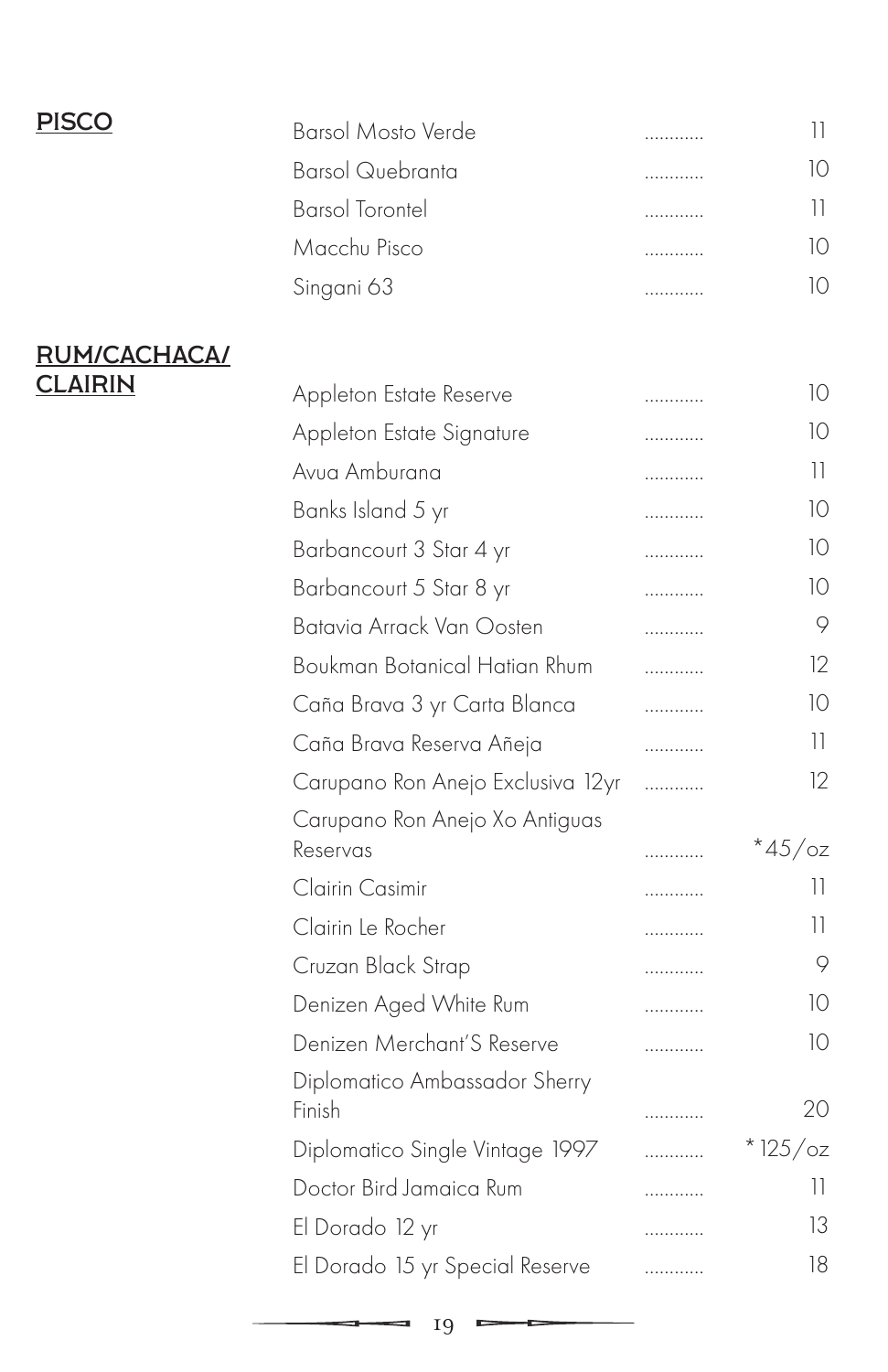| Foursquare Probitas Rum                                | . | 10              |
|--------------------------------------------------------|---|-----------------|
| Goslings Black Seal                                    | . | 10              |
| Hamilton Demerara 151                                  | . | 10              |
| Hamilton St. Lucian 2008 Pot Still                     | . | 15              |
| Hampden 2011 Overproof<br><b>Habitation Velier</b>     | . | 22              |
| Kirk and Sweeney Gran Reserva<br>18 yr                 | . | 12              |
| Kirk and Sweeney Reserva 12 yr                         | . | 10              |
| La Favorite Rhum Agricole Blanc                        | . | 9               |
| Novo Fogo Barrel Aged<br>(Chameleon)                   |   | 11              |
| Novo Fogo Tanager                                      |   | 11              |
| Paranubes Charanda                                     | . | 12              |
|                                                        | . | 9               |
| Plantation Barbados 6 yr                               | . |                 |
| Plantation Haiti Xo                                    | . | 15              |
| Plantation Old Fashioned Traditional<br>Dark Overproof | . | 10              |
| Plantation Stiggin's Fancy Pineapple                   | . | 11              |
| Plantation Trinidad 2009                               | . | 16              |
| Plantation Xaymaca Special Dry                         | . | 10              |
| Rhum J.M Gold Rum                                      | . | $\overline{11}$ |
| Rhum J.M Vo                                            | . | 10              |
| Rhum J.M White Rum                                     | . | 10              |
| Ron Zacapa 23                                          | . | 13              |
| Royal Jamaican Black Strap                             | . | 10              |
| Rum Fire Overproof                                     | . | 10              |
| Smith & Cross                                          | . | 10              |
| St Lucia Distillers 1931                               | . | 25              |
| St. Benevolence Clairin                                |   | 10              |
| Sun Liquor Barrel Aged                                 | . | $\overline{14}$ |
|                                                        |   |                 |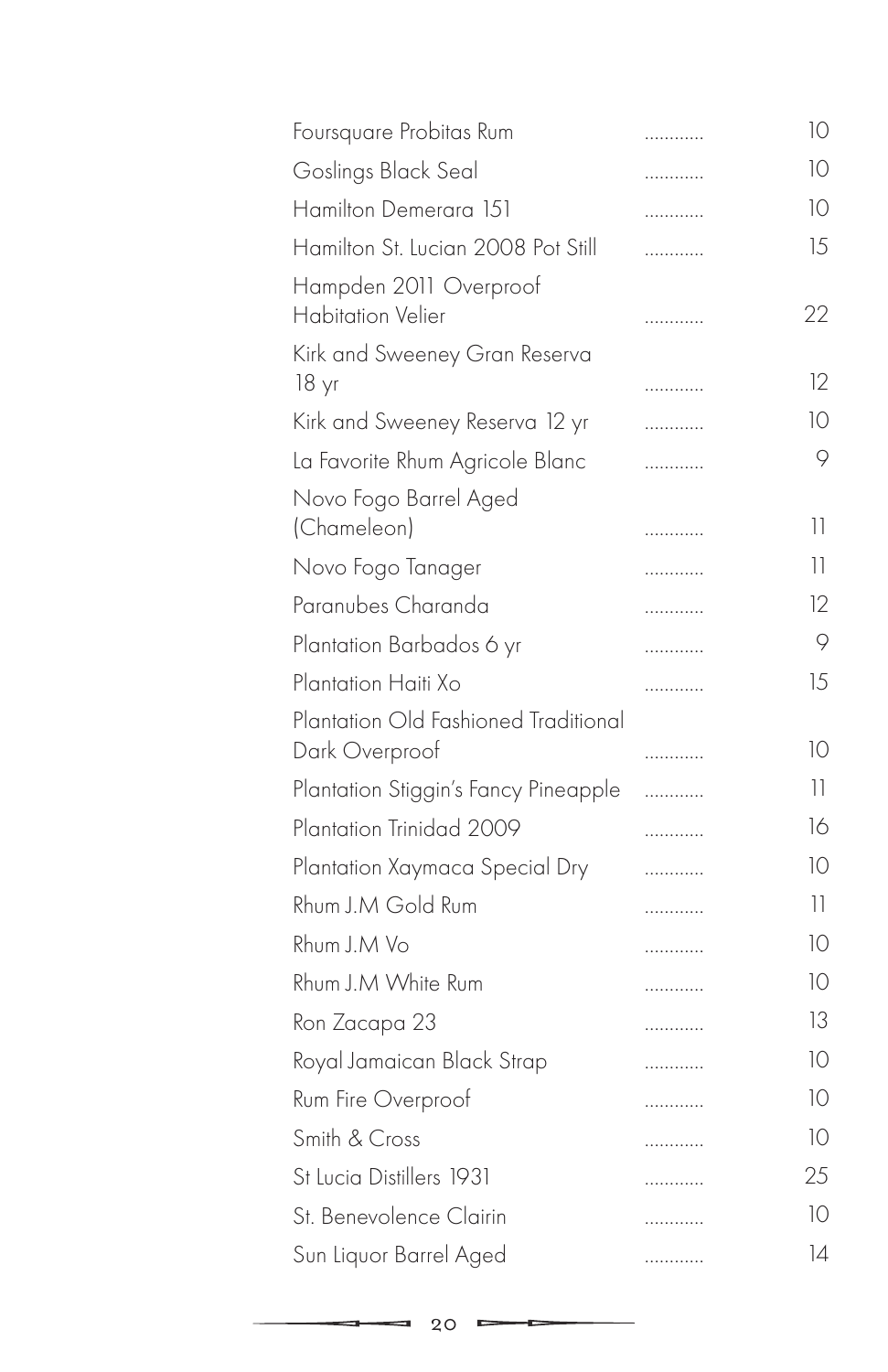|                | Teeda Japanese                                         | . | 22      |
|----------------|--------------------------------------------------------|---|---------|
|                | Ten to One Limited Edition Uncle<br>Nearest            | . | 14      |
|                | Ten to One White Rum                                   | . | 10      |
|                | The Funk                                               | . | 10      |
|                | The Scarlet Ibis                                       | . | 10      |
|                | Trois Rivieres Cuvee De L'Ocean<br>Rhum Blanc Agricole | . | 11      |
|                | Trois Rivieres Cuvee De Moulin<br><b>Bourbon Cask</b>  | . | 12      |
|                | Uruapan Charanda Rum                                   |   | 9       |
|                | Wray & Nephew White                                    | . | 10      |
| <b>SHERRY</b>  | Guitierez Colosia Amontillado                          | . | 7       |
|                | Lustau Dry Oloroso "Don Nuno"                          | . | 7       |
|                | Lustau Dry Palo Cortado "Peninsula"                    | . | 8       |
|                | Lustau East India Solera                               | . | 8       |
|                | Lustau Fino Jarana                                     | . | 8       |
|                | Bodegas Ximenez Spinola PX<br>Sherry                   | . | 14      |
|                | Lustau Dry Amontillado "Los Arcos"                     | . | 7       |
|                | Lustau Manzanilla "Papirusa"                           | . | 7       |
|                | Lustau Very Sweet Pedro Ximenez                        |   |         |
|                | "San Emilio"                                           | . | $\circ$ |
| <b>TEQUILA</b> | Artenom Selección 1414 Reposado                        | . | 14      |
|                | Artenom Selección 1580 Blanco                          | . | 12      |
|                | Casa Noble Crystal Blanco                              | . | 9       |
|                | Chinaco Blanco                                         | . | 15      |
|                | El Mayor Anejo                                         | . | 11      |
|                | El Tesoro Anejo                                        | . | 12      |
|                |                                                        |   |         |

E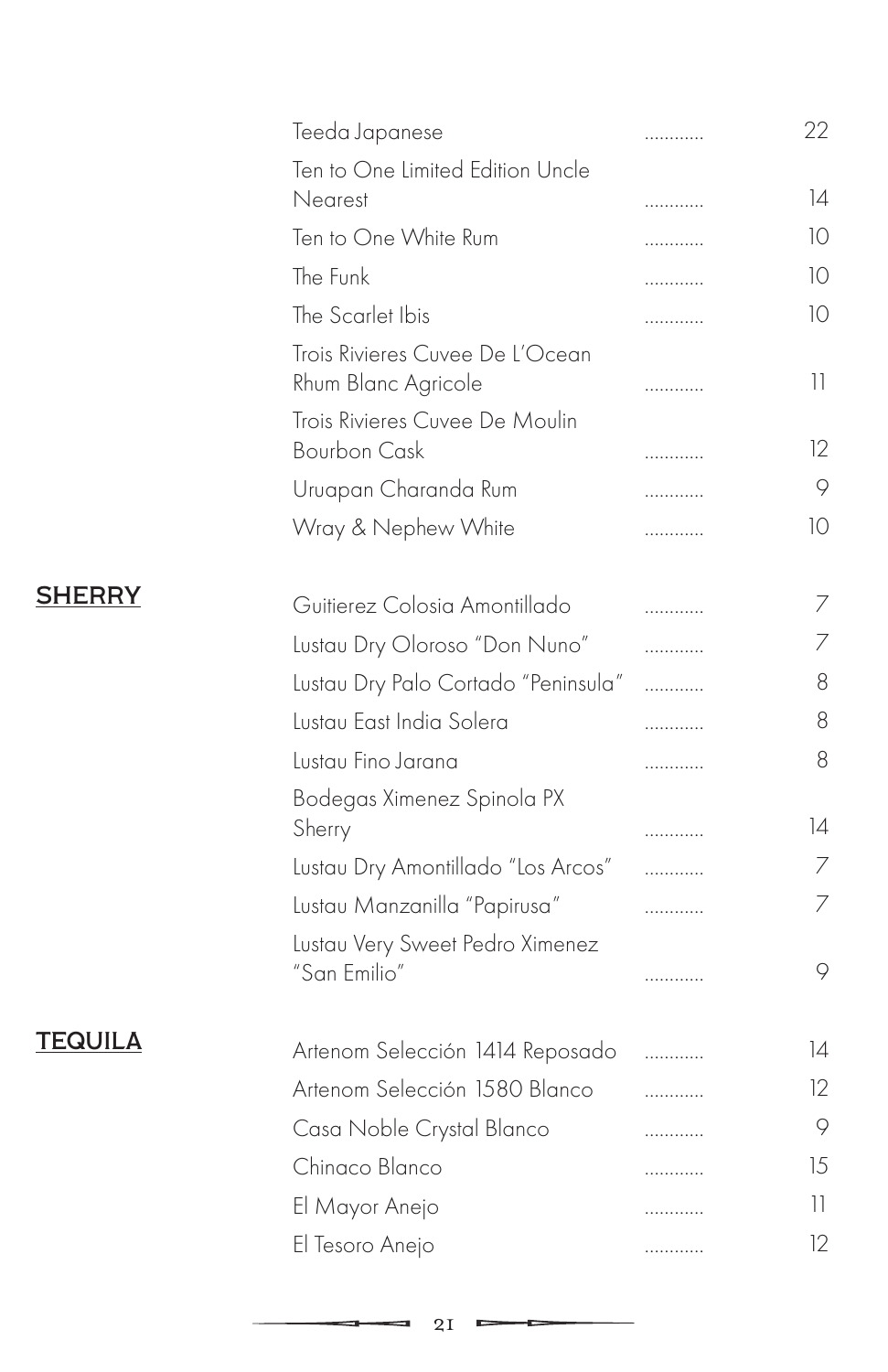|                 | Fortaleza Blanco                   | . | 15              |
|-----------------|------------------------------------|---|-----------------|
|                 | Fortaleza Blanco Still Strength 46 | . | 18              |
|                 | Fortaleza Reposado                 | . | 18              |
|                 | Gran Centenario Plata              | . | 10              |
|                 | Herradura Ultra Anejo              | . | 15              |
|                 | Hussong's Reposado                 | . | 12              |
|                 | Libelula Joven                     | . | 10              |
|                 | Milagro Select Barrel Reserve      | . | 18              |
|                 | Pasote Anejo                       | . | 12              |
|                 | Pueblo Viejo Blanco                | . | 9               |
|                 | Pueblo Viejo Orgullo Blanco        | . | 11              |
|                 | San Matias Gran Reserva Extra      |   |                 |
|                 | Anejo                              | . | 13              |
|                 | Siembra Valles Blanco High Proof   |   | 10              |
|                 | Tequila Cabeza                     | . | 9               |
|                 | Tequila Ocho Plata                 | . | $\overline{11}$ |
|                 | Tres Agaves Blanco                 | . | 10              |
| <b>VERMOUTH</b> | Carpano Antica Formula             | . | 12              |
|                 | Carpano Punt e Mes                 | . | 8               |
|                 | Cinzano 1757 Extra Dry             | . | 8               |
|                 | Cocchi Di Torino Vermouth          | . | 8               |
|                 | Cocchi Dopo Teatro Vermouth        |   |                 |
|                 | Amaro                              | . | 10              |
|                 | Dolin Rouge                        | . | $\overline{7}$  |
|                 | La Quintinye Extra Dry             | . | $\overline{7}$  |
|                 | Mata Bianco                        | . | 7               |
|                 | Mulassano Bianco Vermouth          | . | 8               |
|                 | Yzaguirre Rose                     | . | 7               |
|                 |                                    |   |                 |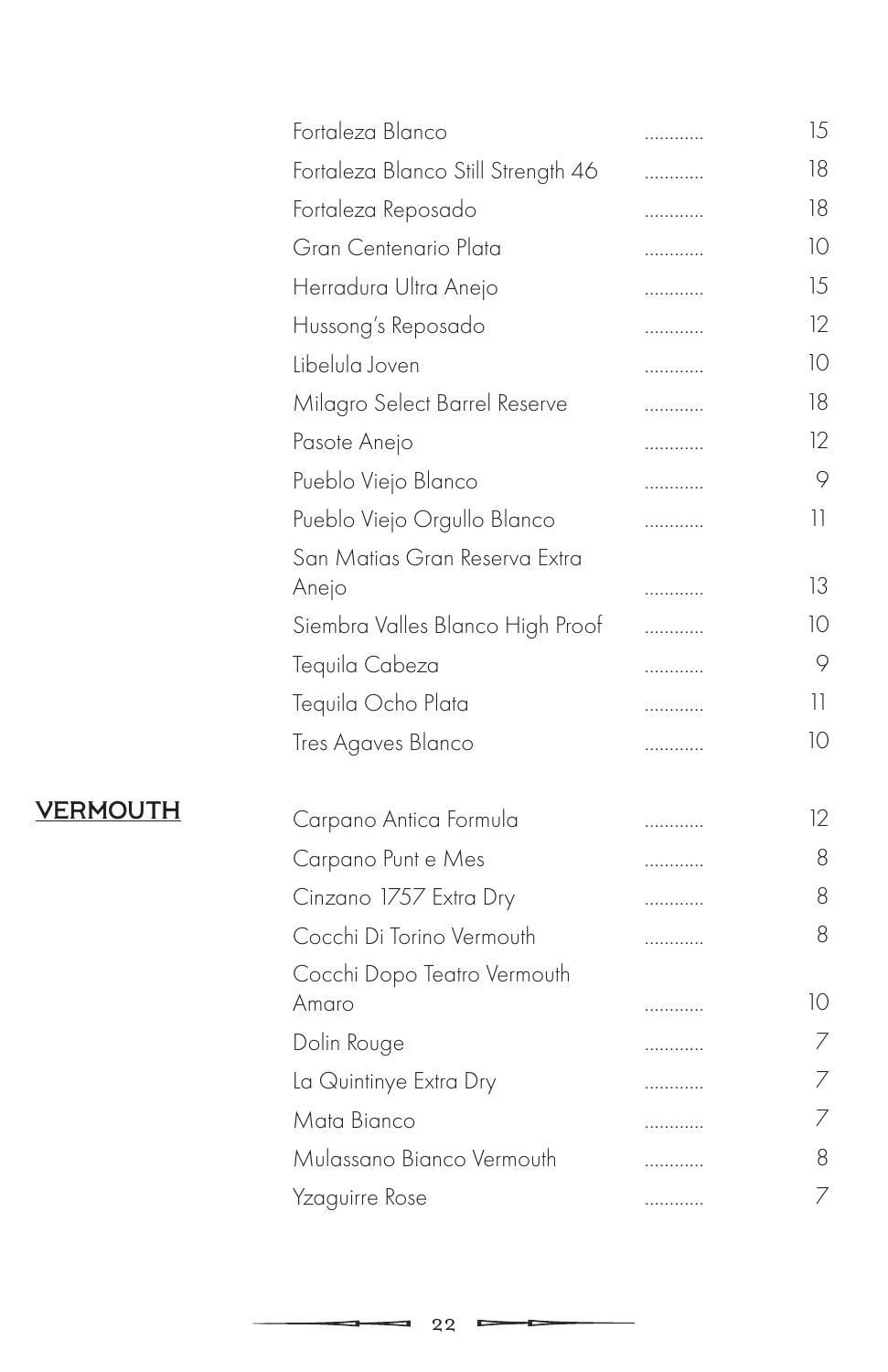| <b>VODKA</b>   | Bentley Heritage Source 1 Sherry<br>Cask                       | . | 9        |
|----------------|----------------------------------------------------------------|---|----------|
|                | Crop Organic, cucumber                                         | . | 10       |
|                | Grey Goose                                                     | . | 11       |
|                | Ketel One                                                      | . | 11       |
|                | Nikka Coffee Vodka                                             | . | 15       |
|                | Purity Signature 34 Edition Organic                            | . | 9        |
|                | St. George California Citrus                                   | . | 10       |
|                | St. George Green Chili                                         | . | 11       |
|                | Sun Liquor Old La                                              | . | $\circ$  |
|                | Wheatley                                                       | . | 10       |
|                | Zubrowka Bison Grass                                           | . | 10       |
| <b>WHISKEY</b> | Amrut Fusion Indian                                            | . | 16       |
|                | Bainbridge Organic Distillers' Battle<br>Point Organic Whiskey | . | 12       |
|                | <b>Big Peat</b>                                                | . | 15       |
|                | Clyde May's Whiskey 11 yr Cask<br>Strength                     | . | 33       |
|                | Copperworks 2015 Harvest Alba<br>Malt 020                      | . | 15       |
|                | Copperworks Imperial Stout Cask<br>024                         | . | 15       |
|                | Dry Fly Washington Wheat                                       | . | $\circ$  |
|                | George Dickel Single Barrel 15 yr                              | . | 10       |
|                | George Dickel Single Barrel 15 yr                              | . | 13       |
|                | Leopold Bros American Small Batch                              | . | 15       |
|                | Lot40                                                          | . | 9        |
|                | M & H Apex Dead Sea Single Malt                                | . | $*30/cz$ |
|                | Mellow Corn                                                    | . | 9        |
|                | Oola Smoked Whiskey                                            | . | 13       |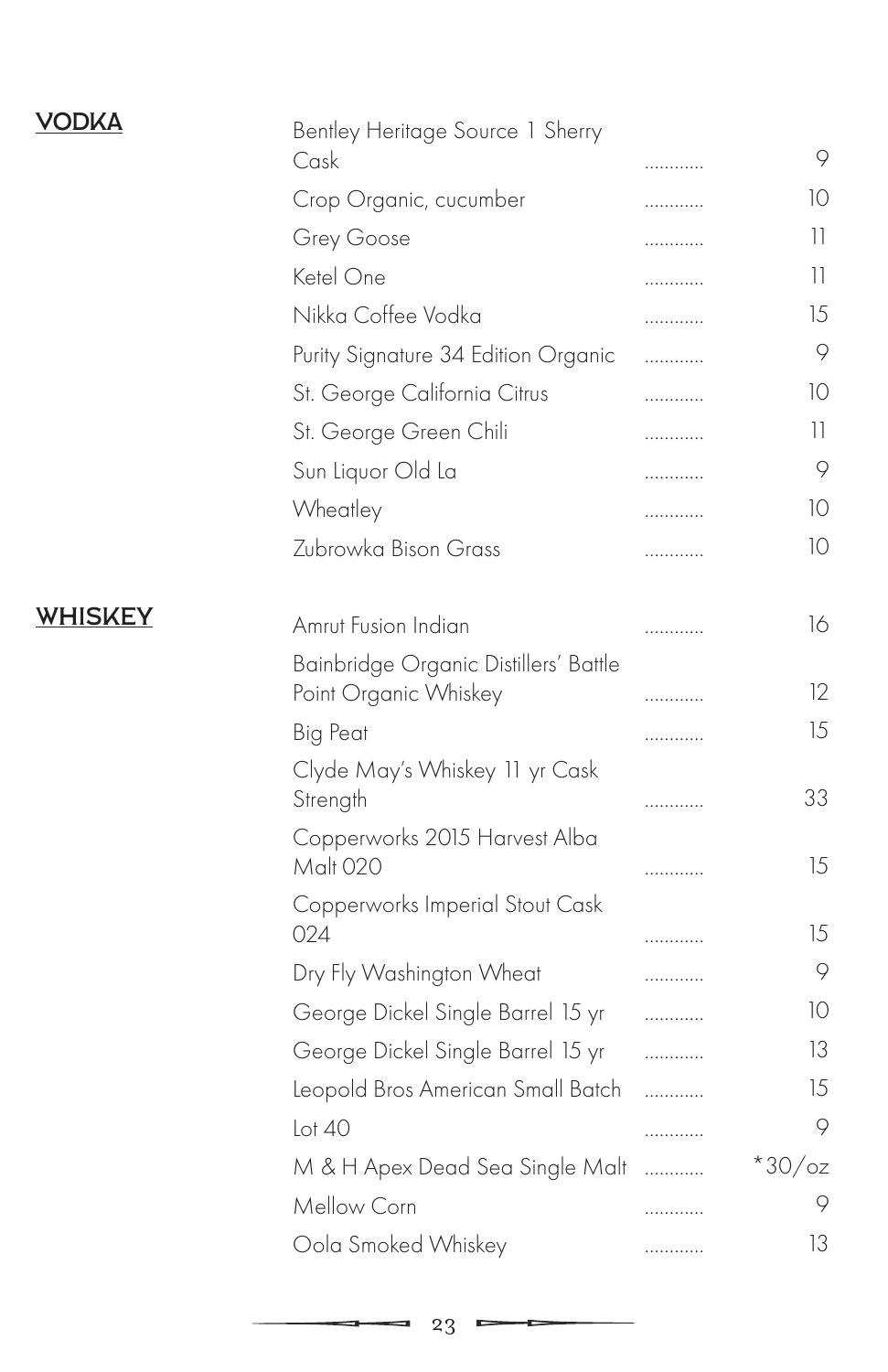|                            | Oola Three Shores "Discourse<br>Series"                                                 | . | 10              |
|----------------------------|-----------------------------------------------------------------------------------------|---|-----------------|
|                            | Ransom, The Emerald 1865                                                                | . | 18              |
|                            | Westland Single Malt - American<br>Oak                                                  | . | 11              |
|                            | Westland Single Malt - Peated                                                           | . | 13              |
|                            | Westland Single Malt - Sherry<br>Wood                                                   | . | 13              |
|                            | Bainbridge Yama                                                                         | . | $*$ 60/oz       |
| WHISKEY.<br><u>BOURBON</u> | Angel's Envy Cask Strength Port<br>Wine Barrel Finish 2016 Kentucky<br>Straight Bourbon | . | $*36/cz$        |
|                            | A-Well Old Forester 86 Proof                                                            | . | 9               |
|                            | Black Maple Hill Oregon Straight<br><b>Bourbon Small Batch</b>                          | . | 22              |
|                            | <b>Buffalo Trace</b>                                                                    | . | 10              |
|                            | Castle and Key Small Batch, Batch<br>#1                                                 | . | $\overline{14}$ |
|                            | Eagle Rare Kentucky Straight 10 yr                                                      | . | 22              |
|                            | Elijah Craig 12yr Barrel Proof                                                          | . | 17              |
|                            | Elijah Craig 12yr Kentucky Straight -<br>Distilled 2004                                 | . | 17              |
|                            | Elijah Craig Small Batch                                                                | . | 10              |
|                            | Elijah Craig Toasted Barrel                                                             | . | 14              |
|                            | Ezra Brooks 12yr Single Barrel                                                          | . | $*45/\text{oz}$ |
|                            | Four Roses Kentucky Straight<br>Bourbon                                                 | . | 10              |
|                            | Four Roses Single Barrel                                                                | . | 15              |
|                            | Four Roses Small Batch                                                                  | . | 12              |
|                            | Jeffersons Presidental Select 25 year<br>Kentucky Straight Bourbon                      | . | $*144$ /oz      |

Þ

9

-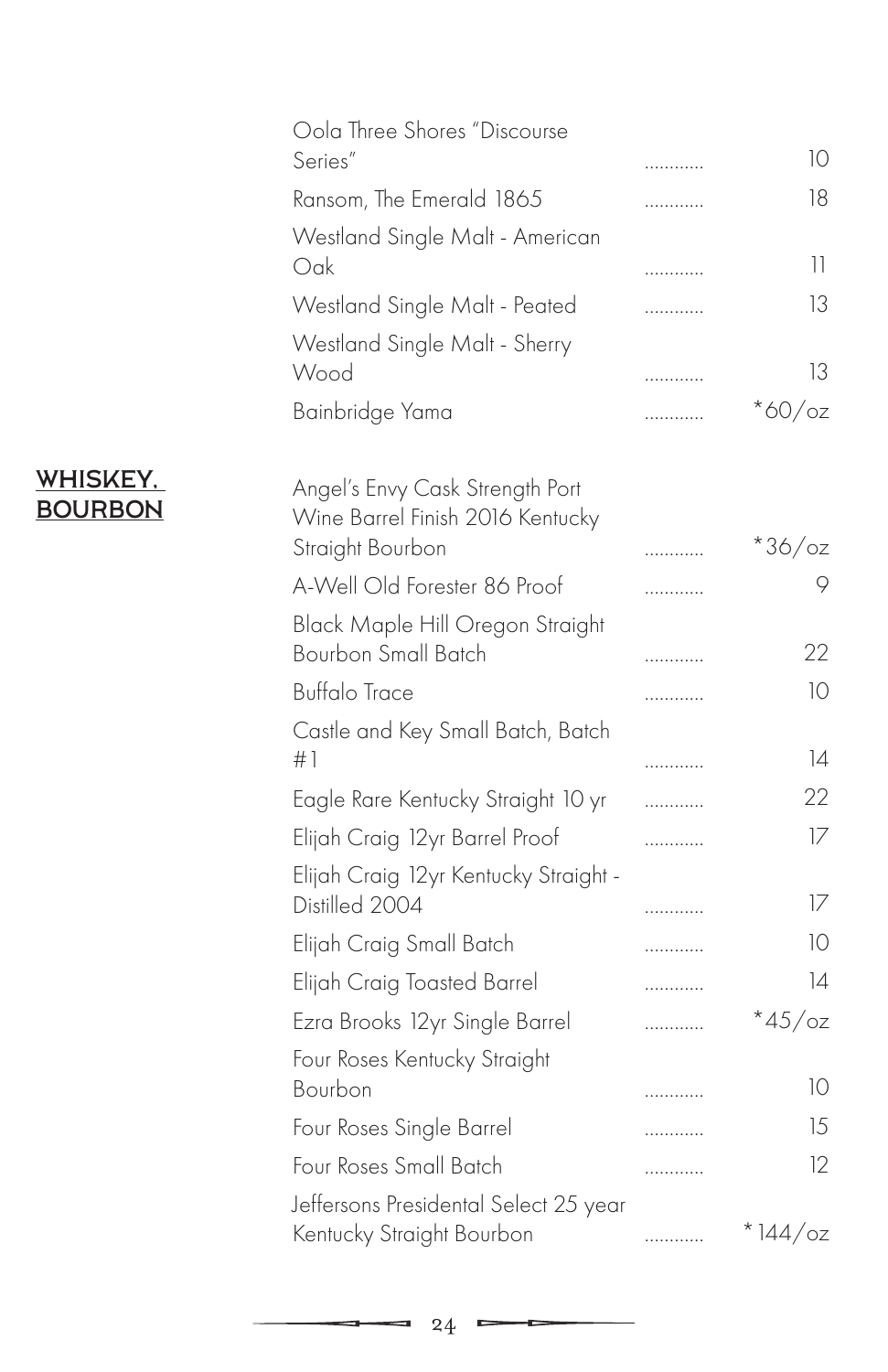| Johnny Drum                                                   | . | 10              |
|---------------------------------------------------------------|---|-----------------|
| Kentucky Vintage Bourbon                                      | . | 11              |
| Larceny                                                       | . | 10              |
| Larceny Barrel Proof                                          | . | 15              |
| Maker's                                                       | . | 10              |
| Maker's Cask Strength                                         | . | 15              |
| Michter's Small Batch                                         | . | 12              |
| Michter's Sour Mash                                           | . | 13              |
| Michter's Toasted Barrel Finish,<br>Limited Release 2022      | . | $*12/oz$        |
| Nogh's Mill                                                   | . | 20              |
| Old Bardstown (4yr)                                           | . | 11.             |
| Old Bardstown Black Label                                     | . | 10              |
| Old Bardstown Kentucky Straight                               | . | 10              |
| Old Forester 100 Proof                                        | . | 10              |
| Old Forester Kentucky Bourbon 150<br>Anniversary Batch Proof  | . | $*140/cz$       |
| Old Grand Dad 100 Proof Bonded                                | . | 10              |
| Old Log Cabin                                                 | . | 11              |
| Old Tub Kentucky Straight Bourbon                             | . | 9               |
|                                                               |   |                 |
| Oola Waitsburg Bourbon                                        | . | 10              |
| Pure Kentucky                                                 | . | 11              |
| Rowan's Creek Bourbon                                         | . | 16              |
| Wild Turkey 101                                               | . | 10              |
| Wild Turkey Kentucky Straight<br>Bourbon Masters Keep 17 yr   | . | *71/oz          |
| Wild Turkey, Austin Nichols Straight<br>Bourbon 101 2005-2012 |   | $*18$ /oz       |
| Willets Kentucky Straight Bourbon<br>Small Batch              |   | 30              |
| Woodford Reserve Double Oaked                                 | . | $\overline{11}$ |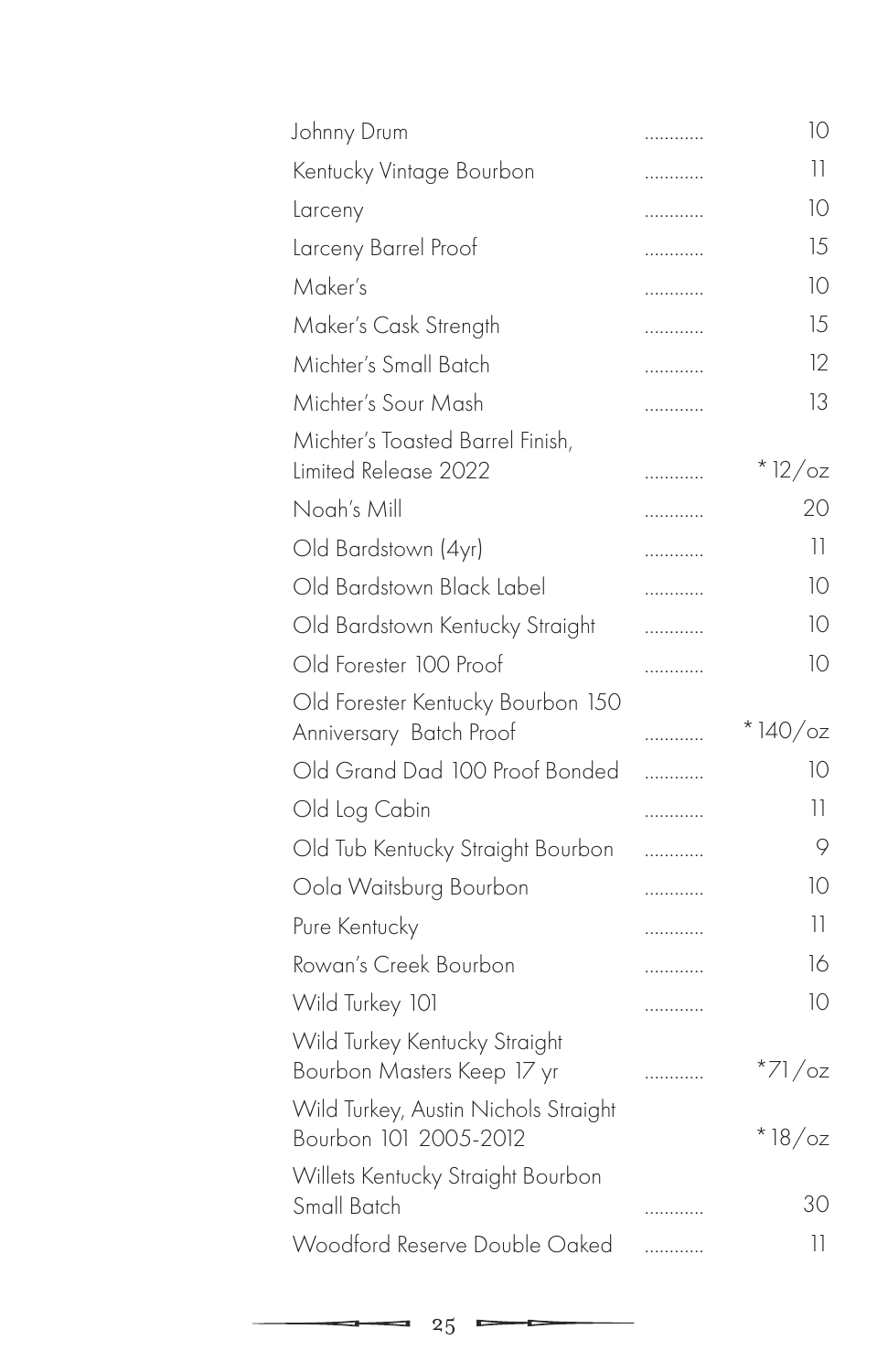| <b>WHISKEY, IRISH</b> | Barr An Uisce - Wicklow Rare               | . | 10                       |
|-----------------------|--------------------------------------------|---|--------------------------|
|                       | <b>Bushmills</b>                           |   | 9                        |
|                       | <b>Bushmills Black Bush</b>                |   | 10                       |
|                       | Green Spot                                 |   | 13                       |
|                       | Jameson                                    |   | 10                       |
|                       | Jameson Gold Reserve                       |   | 16                       |
|                       | Limavady Single Malt                       | . | 15                       |
|                       | Powers Gold Label *Best Priced At<br>750Ml | . | 9                        |
|                       | Redbreast 12 yr Cask Strength              |   | 18                       |
|                       | Redbreast 15                               | . | 14                       |
|                       | Slane Triple Casked                        | . | 10                       |
|                       | Teeling                                    | . | 10                       |
|                       | <b>Tullamore Dew</b>                       | . | 9                        |
|                       | <b>Waterford Dunmore</b>                   |   | 24                       |
|                       | <b>Waterford Gaia</b>                      | . | 27                       |
|                       | Waterford Rathclogh                        |   | 24                       |
|                       | West Cork/Glengariff Peat                  |   |                          |
|                       | Charred Sherry Oak                         | . | $\overline{\phantom{a}}$ |
| <b>WHISKEY, RYE</b>   | Elijah Craig Straight Rye                  | . | 10                       |
|                       | High West Campfire                         | . | 20                       |
|                       | High West Double Rye                       | . | $\overline{11}$          |
|                       | High West Midwinter Nights Dram            | . | $*35/cz$                 |
|                       | High West Rendezvous Rye                   | . | 14                       |
|                       | Jeffersons Presidental Select 25 yr        |   |                          |
|                       | Rye                                        |   | $*160/cz$                |
|                       | Jim Beam Rye                               | . | 8                        |
|                       | Knob Creek Rye                             |   | 11                       |
|                       | Knob Creek Rye Cask Strength               |   | 13                       |
|                       | Low Gap 2yr Clear                          |   | 12                       |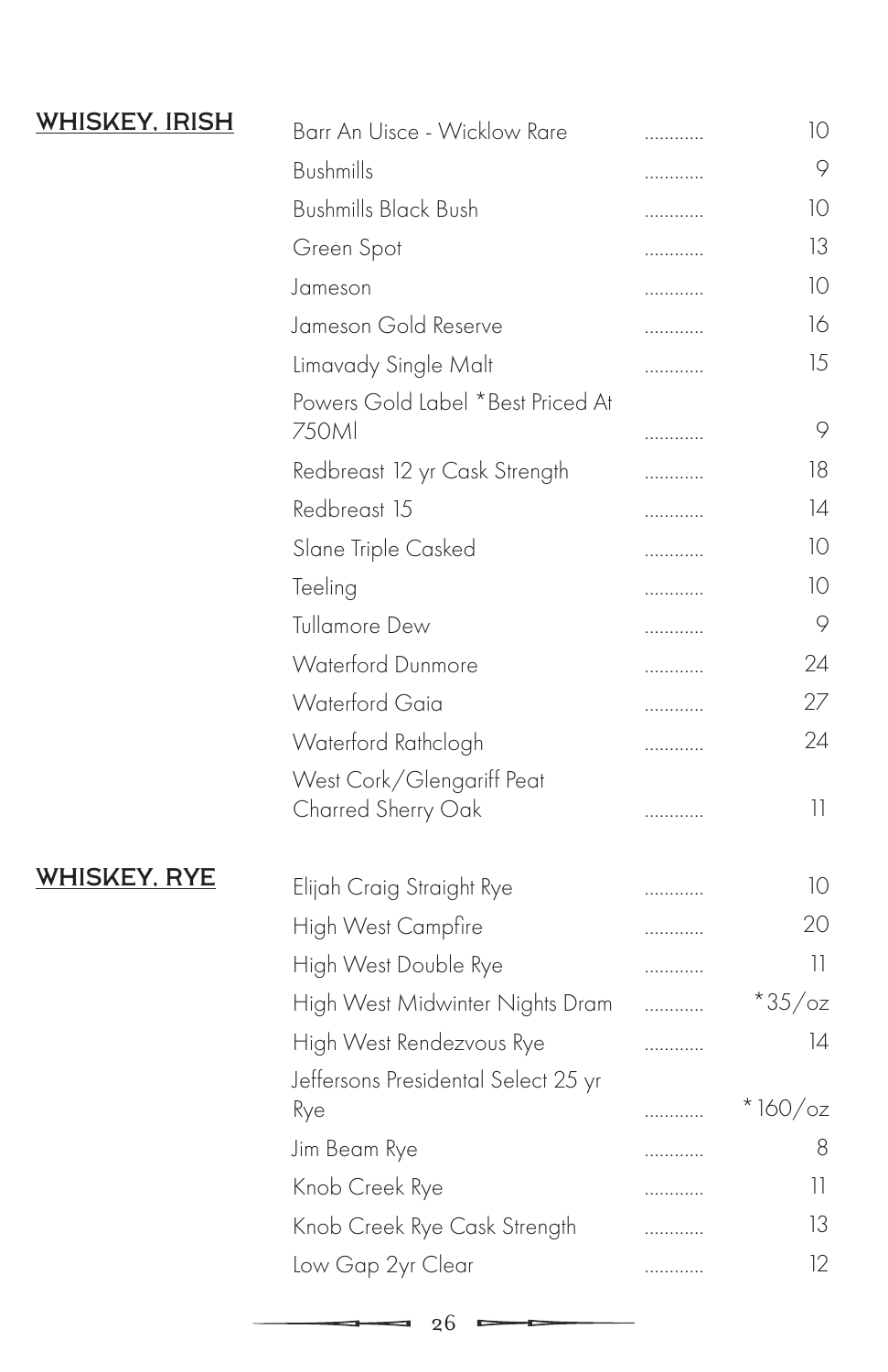|                        | Michter's Rye                                          | . | 12         |
|------------------------|--------------------------------------------------------|---|------------|
|                        | Michter's Rye, Barrel Strength 2021<br>Limited Release | . | $*15/cz$   |
|                        | Michter's Rye, Barrel Strength 2022<br>Limited Release | . | $*12/oz$   |
|                        | Michters Straight Rye Single Barrel                    | . | 15         |
|                        | Old Overholt                                           | . | 9          |
|                        | Old Overholt Bonded                                    | . | 9          |
|                        | Redemption                                             | . | 10         |
|                        | Rittenhouse 100                                        | . | 10         |
|                        | Rittenhouse 80                                         | . | 10         |
|                        | Sazerac Straight                                       | . | 10         |
|                        | Whistle Pig Small batch                                | . | 23         |
|                        | Wild Turkey Rye 101                                    | . | 10         |
|                        | Willet Family Estate Rye 4 yr Cask<br>Strength         | . | 20         |
|                        | Willet Straight Rye Rare Release 3 yr                  | . | 20         |
|                        | Willet Straight Rye Rare Release 4 yr                  | . | 24         |
|                        | Willett Exploritory Cask Finish XCF                    | . | $*107$ /oz |
|                        | Woodford Reserve Rye                                   | . | 11         |
| <b>WHISKEY, SCOTCH</b> | Aberlour 12 yr Double Cask<br>Matured                  |   | 15         |
|                        | Aberlour A'Bunadh Alba Cask                            | . |            |
|                        | Strength                                               | . | 21         |
|                        | Ad Rattray Cask Islay Vatting No. 1                    | . | 15         |
|                        | Ad Rattray Clynelish 1995 17yr                         | . | 35         |
|                        | Ardbeg 10yr                                            | . | 15         |
|                        | Ardbeg Ardbog                                          | . | 22         |
|                        | Auchentoshan American Oak                              |   | 12         |
|                        | Auchentoshan Three Wood                                | . | 17         |
|                        |                                                        |   |            |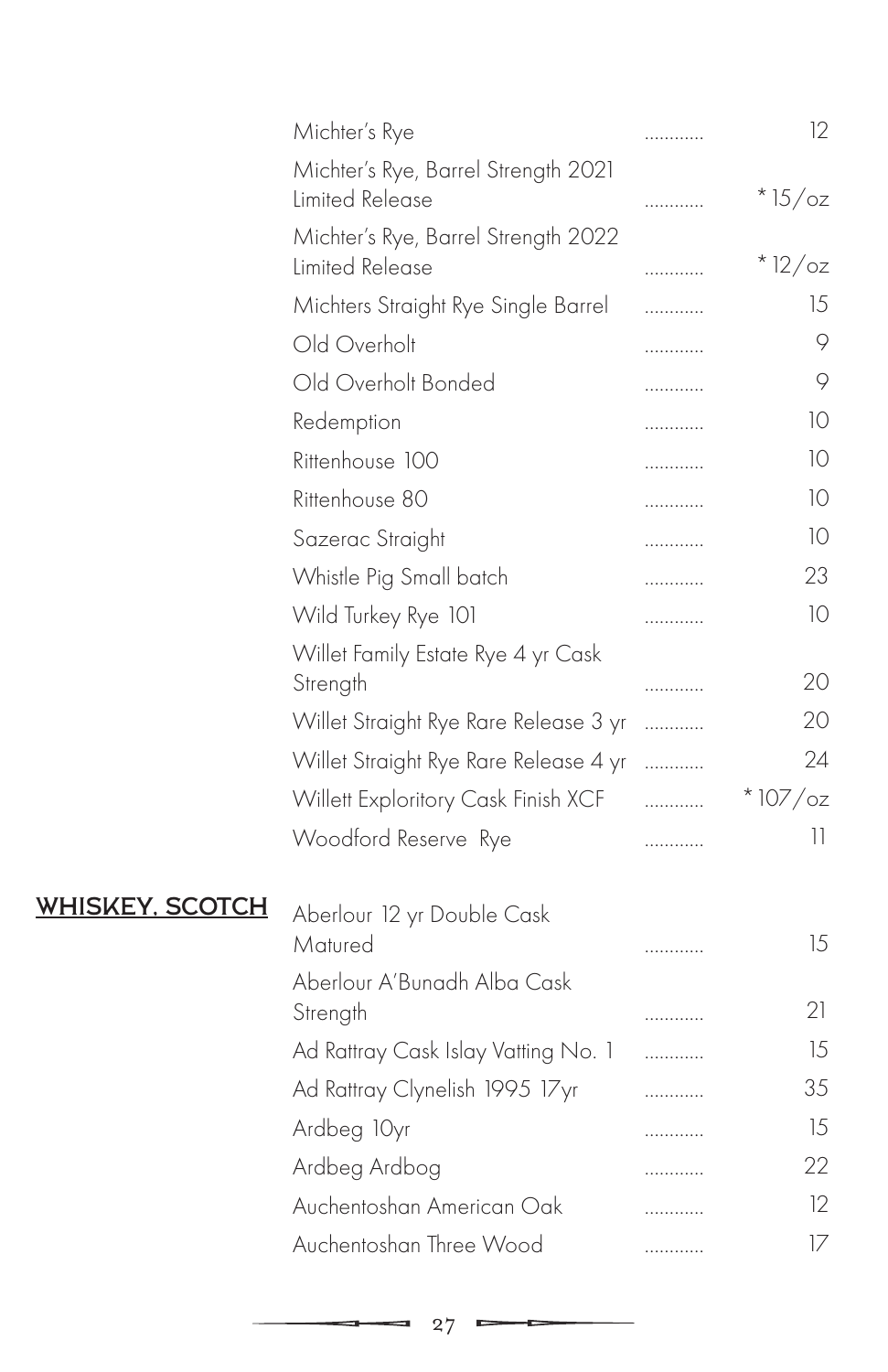| Auchentoshan Virgin Oak                                                      | . | 12              |
|------------------------------------------------------------------------------|---|-----------------|
| A-Well Compass Box, King St.                                                 |   |                 |
| Artist'S Blend                                                               | . | 9               |
| Balvenie 17 yr Peated                                                        | . | 33              |
| Balvenie 21 yr Portwood                                                      | . | $*28/cz$        |
| Balvenie Madeira 17 yr                                                       | . | 36              |
| Benriach The Original Ten                                                    | . | 12              |
| Benriach The Smokey Ten                                                      | . | 12              |
| Benriach The Smokey Twelve                                                   | . | 12              |
| <b>Benriach The Twelve</b>                                                   | . | 14              |
| <b>Bruichladdich Bere Barley</b>                                             | . | 24              |
| Bruichladdich Islay Barley 2012                                              | . | 22              |
| Bruichladdich Octomore 10.1                                                  | . | $*21/cz$        |
| <b>Bruichladdich Port Charlotte Heavily</b><br>Peated Islay Single Malt 2012 | . | 24              |
| <b>Bruichladdich Rocks</b>                                                   | . | 14              |
| Bruichladdich The Classic Laddie                                             | . | 18              |
| Bunnahabhain 10yr Sherry Cask                                                |   |                 |
| (Maltman)                                                                    | . | 26              |
| Cadenhead Creations 20yr                                                     | . | 28              |
| Caol Ila 12 yr                                                               | . | 16              |
| Compass Box, Affinity                                                        | . | 34              |
| Compass Box, Artist Blend                                                    | . | 13              |
| Compass Box, Asyla                                                           | . | 15              |
| Compass Box, Enlightenment                                                   | . | $*22$ /oz       |
| Compass Box, Experimental Grain                                              |   |                 |
| Whisky                                                                       | . | $*20/\text{oz}$ |
| Compass Box, Flaming Heart                                                   | . | $*20/\text{oz}$ |
| Compass Box, Phenomonology                                                   | . | 15              |
| Compass Box, The Circus                                                      | . | $*34$ /oz       |
| Compass Box, The Double Single                                               | . | $*20/cz$        |
|                                                                              |   |                 |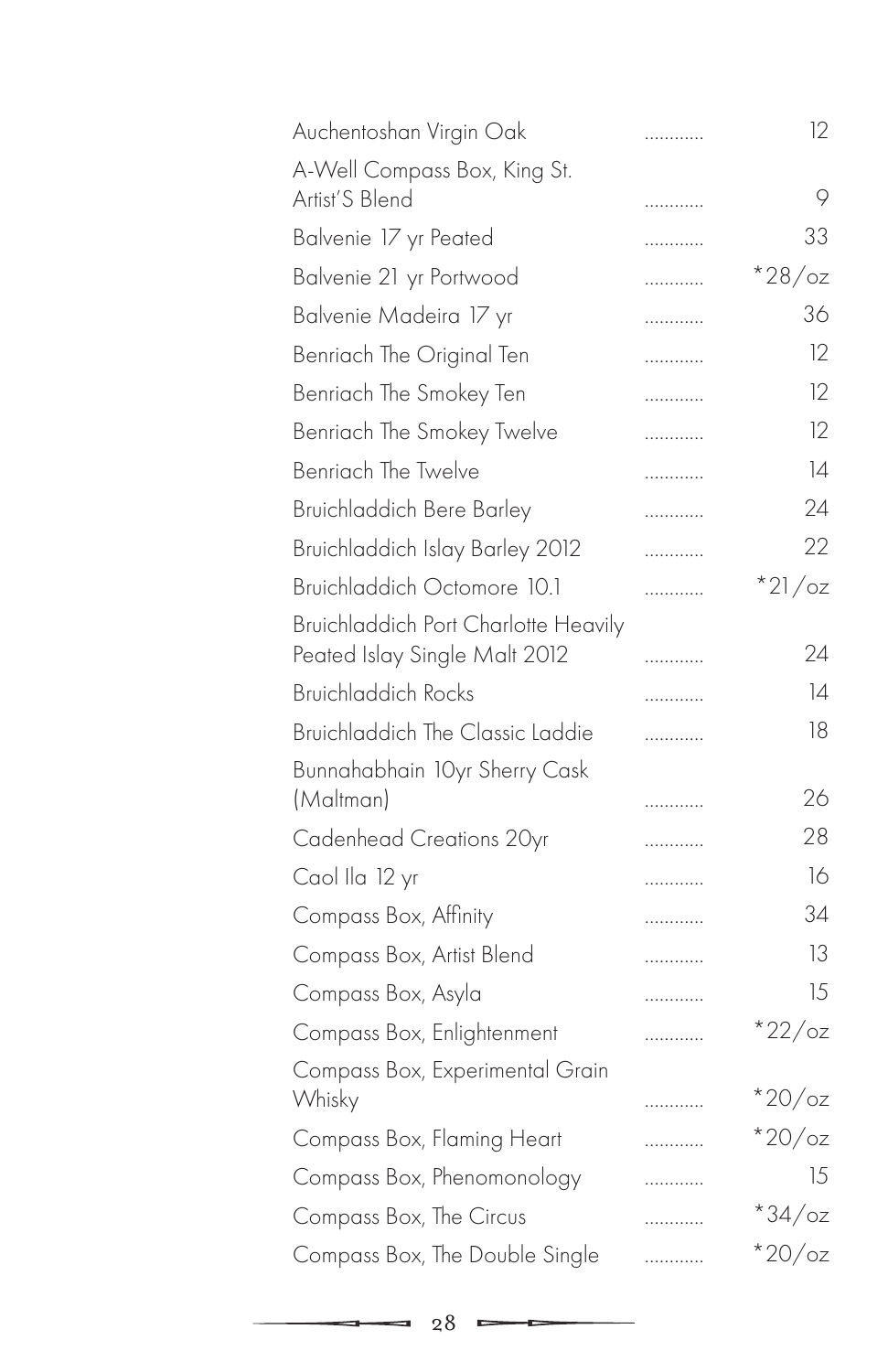| Compass Box, The Peat Monster                  | . | 19              |
|------------------------------------------------|---|-----------------|
| Compass Box, The Spaniard                      | . | 19              |
| Compass Box, The Spice Tree                    | . | 19              |
| Compass Box, This Is Not A Luxury<br>Whiskey   | . | $*31/cz$        |
| Creative Whiskey Co, Glen Grant<br>1992, 20 yr | . | $*23$ /oz       |
| Creative Whiskey Co, Mortlach                  |   |                 |
| 1995, 17 yr                                    | . | 38              |
| Glenfiddich 18 yr                              | . | 28              |
| Glenglassaugh Torfa Peated                     | . | 13              |
| Glenlivet 12 yr                                | . | 12              |
| Glenmoragie 18 yr                              | . | 29              |
| Glenmorangie Nectar D'Or                       | . | 17              |
| Highland Park Dark Origins                     | . | 20              |
| Highland Park Valkyrie                         | . | 20              |
| Johnnie Walker Double Black                    | . | 12              |
| Kilchoman 10Th Edition 100% Islay              | . | 28              |
| Kilchoman 2008 Vintage                         | . | 23              |
| Kilchoman Machir Bay                           | . | 15              |
| Kilchoman Mezcal Barrel Aged                   | . | $*20/\text{oz}$ |
| Lagavulin 16 yr                                | . | 19              |
| Lagavulin Offerman Edition 11 yr               |   |                 |
| Guiness Cask Finish                            | . | 30              |
| Laphroaig 10 yr                                | . | 22              |
| Laphroaig Cairdeas Triple Wood<br>2019         | . | 18              |
| Longrow 12 yr Red, Pinot Noir Cask             | . | 28              |
| Macallan 12 yr                                 | . | 17              |
| Macallan Edition No. 1                         |   | 26              |
| Monkey Shoulder                                | . | 10              |
|                                                |   |                 |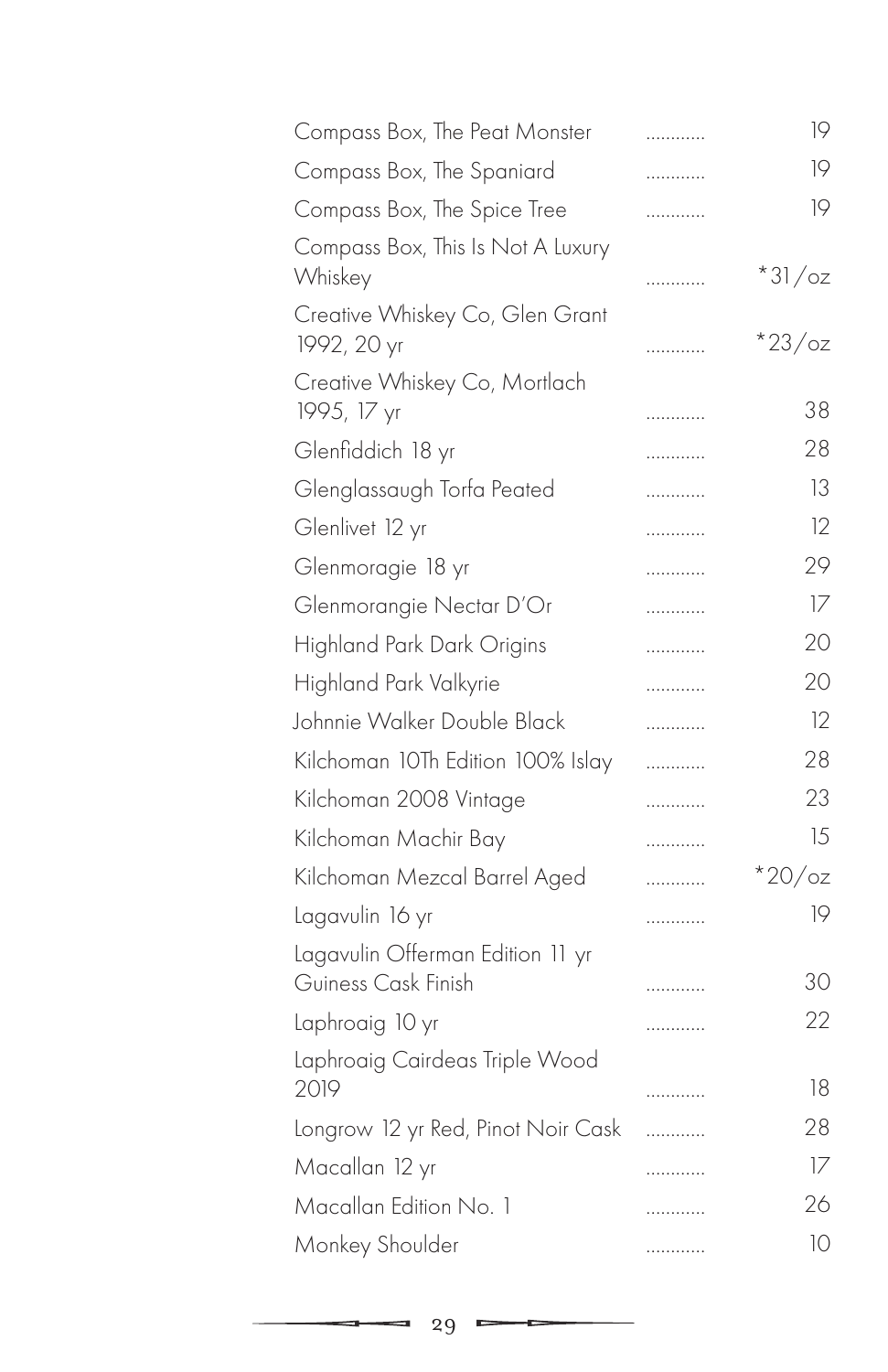| Oban 14yr                               | . | 24                               |
|-----------------------------------------|---|----------------------------------|
| Signatory, Bowmore 11 yr                | . | 28                               |
| Signatory, Caol Ila 1996                | . | 25                               |
| Tullibardine 225                        | . | 16                               |
| Wemyss Heathery Smoke 30yr Islay        | . | $*25$ /oz                        |
| Wemyss Smoke On The Rocks 14yr          | . | 29                               |
| Eigashima Shuzo - Akashi                | . | $\begin{array}{c} 1 \end{array}$ |
| Eigashima Shuzo - Akashi Single         |   |                                  |
| Malt                                    | . | 24                               |
| Ichiro'S Chichibu Malt & Grain          | . | 25                               |
| Ichiro'S Chichibu On The Way            |   |                                  |
| Single Malt                             | . | $*30/cz$                         |
| Kiuchi No Shizuku                       | . | 13                               |
| Nikka Coffey Malt                       | . | 16                               |
| Nikka Hakushu 12yr                      | . | 34                               |
| Nikka Miyagikyo 12yr                    | . | $*20$ /oz                        |
| Nikka Pure Malt Black                   | . | 20                               |
| Nikka Pure Malt Red                     | . | 20                               |
| Nikka Pure Malt White                   | . | 20                               |
| Nikka Single Malt Yoichi                | . | 21                               |
| Nikka Taketsuru 17yr Glasgow            | . | $*25$ /oz                        |
| Nikka Taketsuru Pure Malt               | . | 25                               |
| Ohishi Sherry Single Cask, Malted       |   |                                  |
| Rice Whiskey                            | . | 16                               |
| Shinshu Mars Iwai                       | . | 10                               |
| Shinshu Mars Iwai Traditional           | . | 13                               |
| Suntory Hibiki 12yr                     | . | 27                               |
| Suntory The Hakushu Single Malt<br>12yr | . | $*20$ /oz                        |

### WHISKEY, JAPANESE

 $\blacksquare$ 

c

-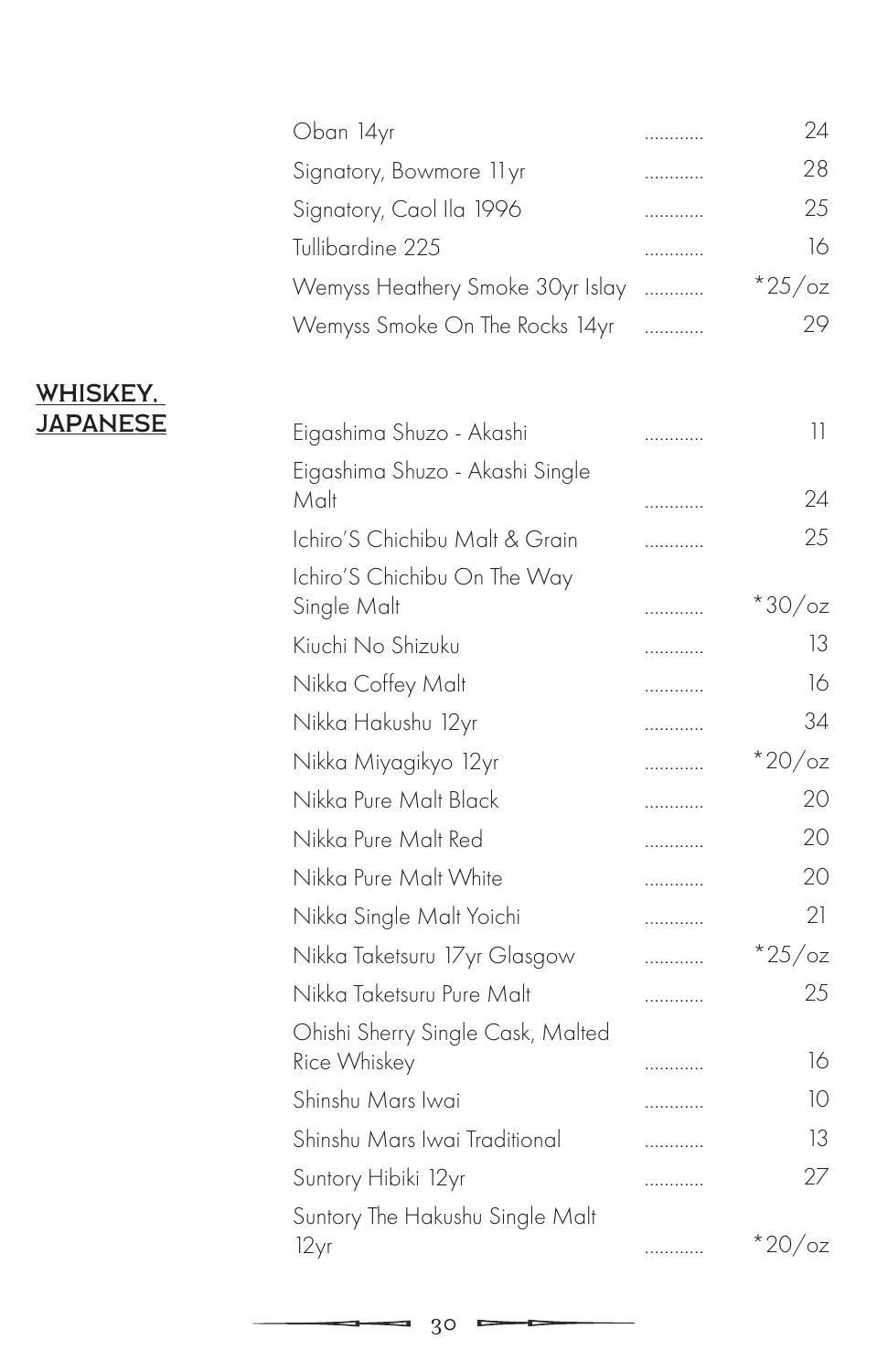Suntory Toki ………… 10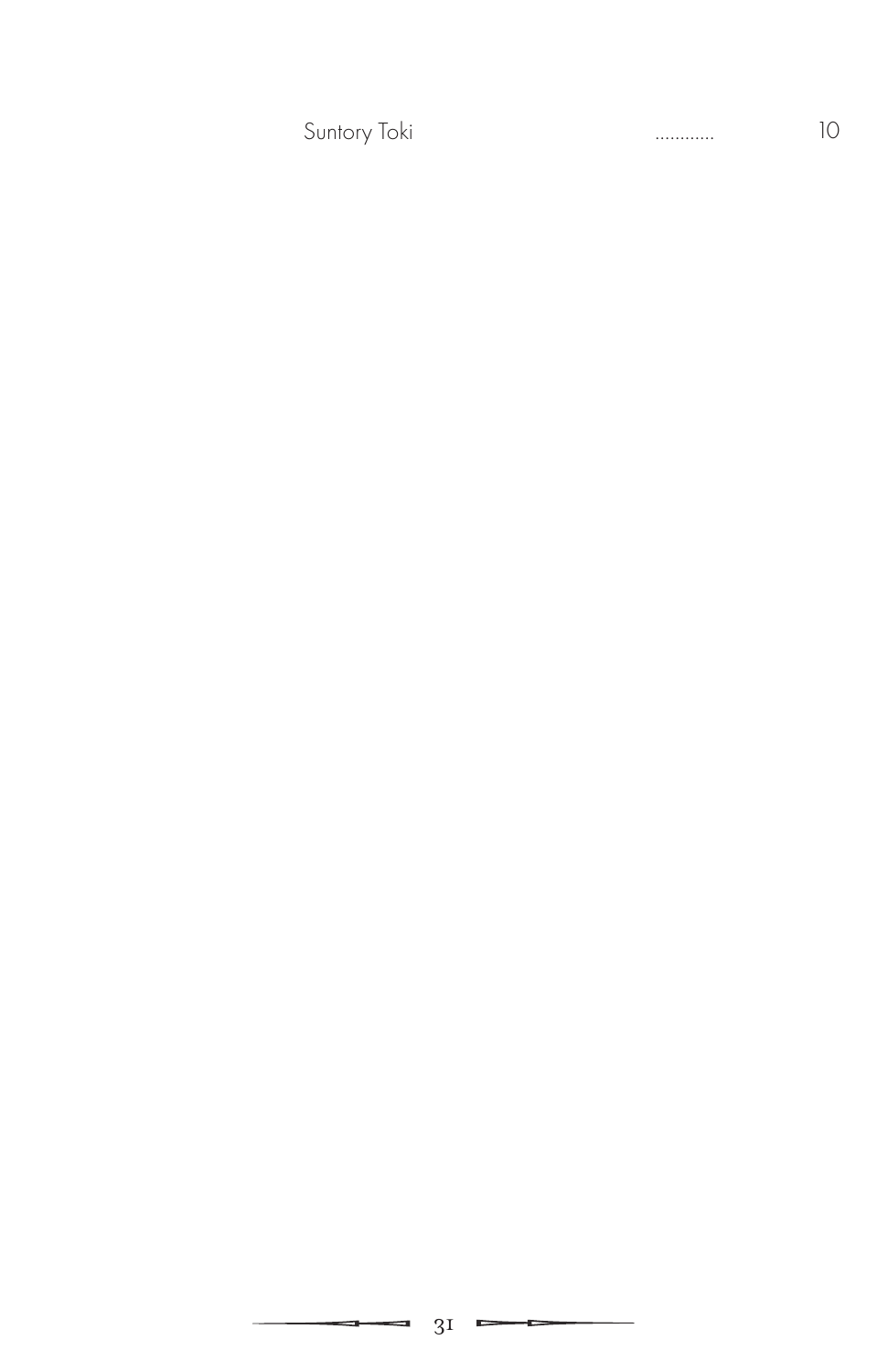# ANTIQUES

 $\overbrace{\hspace{2.5cm}}$ 

| Alpestre - 1970s                 | . | $*34/\text{o}z$ |
|----------------------------------|---|-----------------|
| Amaro 18 - 1960s                 | . | $*24/\text{oz}$ |
| Amaro 18 Menta                   | . | $*17/$ oz       |
| Aperol - 1980s                   | . | $*31/cz$        |
| Avernus Cucchi                   | . | $*36/cz$        |
| Barbero - 1960s                  | . | $*64$ /oz       |
| Barbieri                         | . | $*44$ /oz       |
| Bari Francesco Amaro Dell'Arco   | . | $*34$ /oz       |
| Beefeater London Dry Gin - 1990s | . | $*24/\text{oz}$ |
| Benedictine - 1960s              | . | $*38/cz$        |
| <b>Bianco Stock</b>              | . | $*34$ /oz       |
| Bisleri Ferro-China - 1920       | . | $*40$ /oz       |
| Bisleri Gincana                  | . | $*40$ /oz       |
| Branca - 1950s                   | . | $*64$ /oz       |
| <b>Branca - 1962</b>             | . | $*39/cz$        |
| Branca - 1970s                   | . | $*34$ /oz       |
| Branca Menta - 1960s             | . | $*39/cz$        |
| Branca Menta - 1970s             | . | $*34$ /oz       |
| Campari Bitter - 1950s           | . | $*69/cz$        |
| Campari Bitter - 1970s           | . | $*44$ /oz       |
| Campari Bitter - 1980s           | . | $*35/\text{oz}$ |
| Campari Bitter - 1990s           | . | $*24$ /oz       |
| Camus Grand Cognac V.S.O.P. -    |   |                 |
| 1980s                            | . | $*37$ /oz       |
| China-Fernet, Grandi I Liqueri   | . | $*49$ /oz       |
| Cinzano - 1950s                  | . | $*49$ /oz       |
| Cinzano - 1960s                  | . | $*44$ /oz       |
| Cynar - 1960s                    | . | $*34$ /oz       |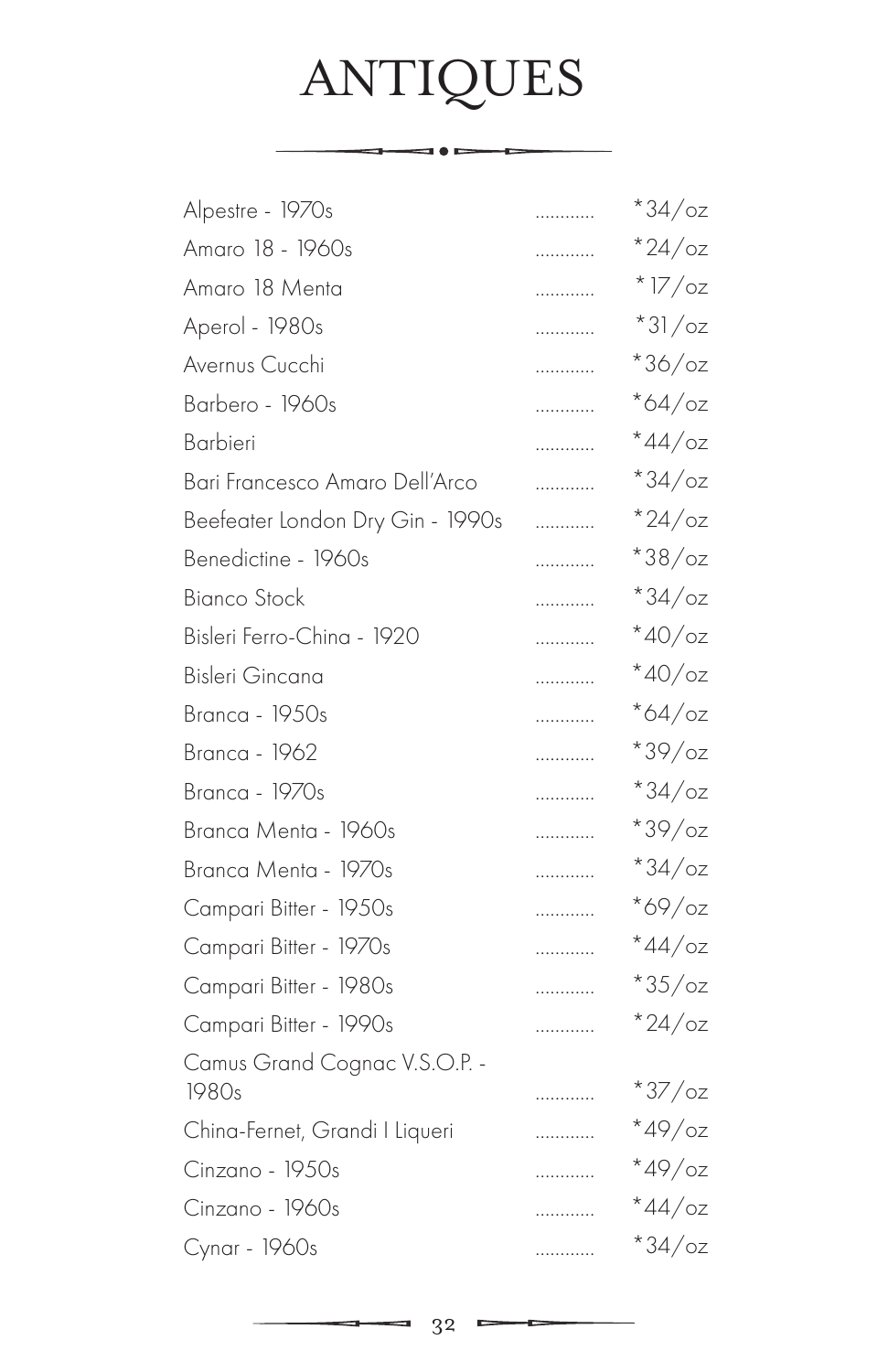| Cynar - 1970s                                           | . | $*29$ /oz       |
|---------------------------------------------------------|---|-----------------|
| Distilleria De Mezzo - 1950s                            | . | $*49$ /oz       |
| Distilleria Santa Maria, Fernet<br>Amarg                | . | $*35/cz$        |
| Elijah Craig 12yr Kentucky Straight -<br>Distilled 2004 |   | $*37$ /oz       |
| Elpe Apertivo                                           | . | $*28/\text{oz}$ |
| Fabbri                                                  | . | $*34$ /oz       |
| Fernet - Curti - 1960s                                  | . | $*49$ /oz       |
| Fernet Gancia - 1950s                                   | . | $*59/cz$        |
| Fernet Gancia - 1960s                                   | . | $*49$ /oz       |
| Fernet Licor Amargo Mallorca -<br>1950s                 | . | $*35/cz$        |
| Fernet Menta Sacco                                      | . | $*13/oz$        |
| Fernet Menta Sacco - 1970s                              | . | $*54$ /oz       |
| Fernet Ranzini - 1940s                                  | . | $*84$ /oz       |
| Fernet Superga - 1970s                                  | . | $*34$ /oz       |
| Fernet Tonic                                            | . | $*59/cz$        |
| Ferro-China 1910s                                       | . | $*40/\text{oz}$ |
| Ferro-China 1950s                                       | . | $*49$ /oz       |
| Gambarotta Amaro - 1960s                                | . | $*$ 19/oz       |
| Genepy La Grolla                                        | . | $*44$ /oz       |
| Giovanni Martini'S Ferro China                          |   |                 |
| Rabarbaro - 1950s                                       | . | $*29$ /oz       |
| Gordan's London Dry Gin - 1970s                         | . | $*40$ /oz       |
| Gordan's London Dry Gin - 1990s                         | . | $*24$ /oz       |
| Graspanera Mazzetti                                     | . | $*41/cz$        |
| Groppi, Fra Martino                                     | . | $*49$ /oz       |
| Inga - 1950s                                            | . | $*49$ /oz       |
| Isola Bella 18, Centennial Amaro -<br>1970s             | . | $*44$ /oz       |
|                                                         |   |                 |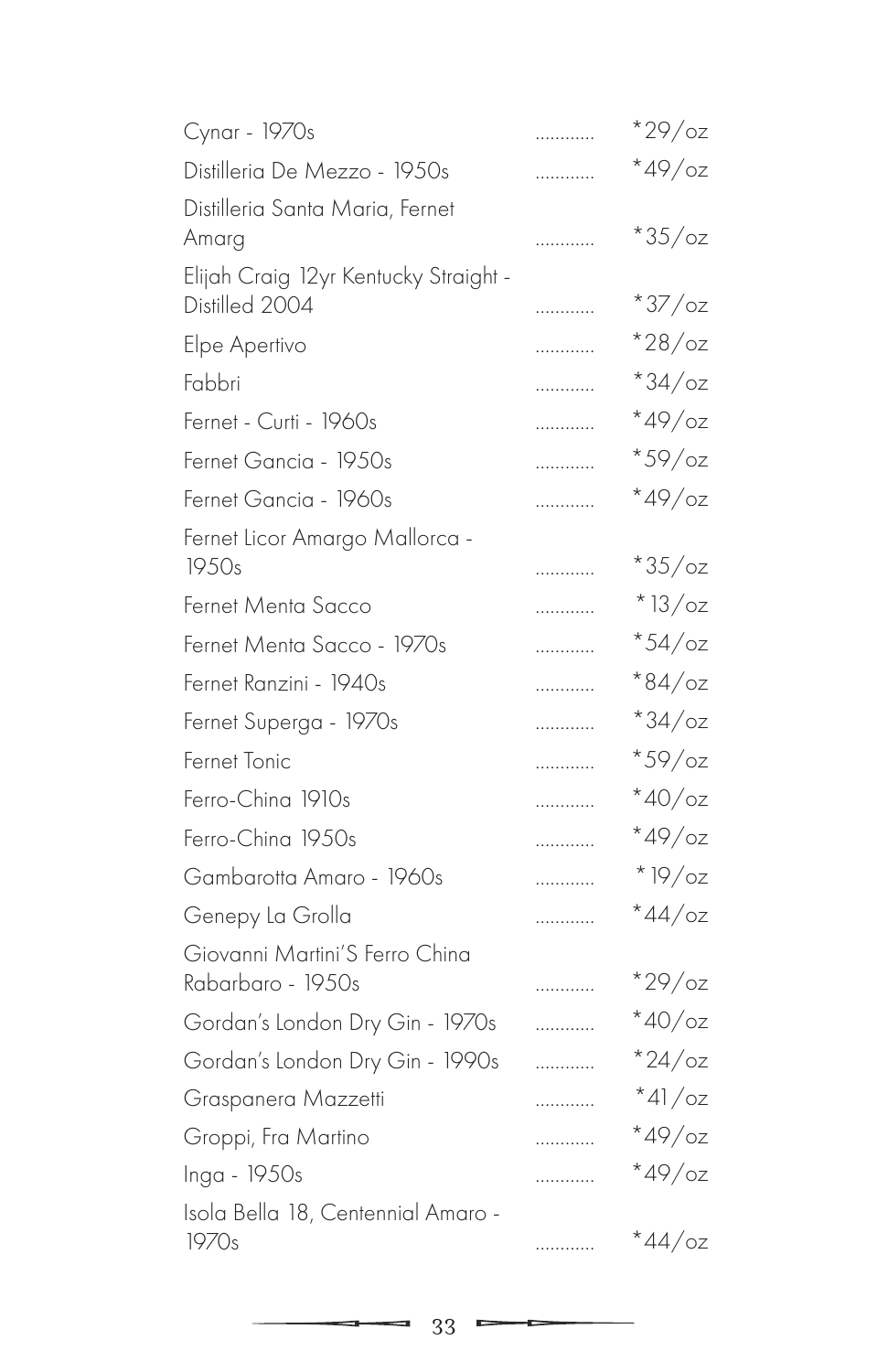| . | $*24$ /oz       |
|---|-----------------|
|   |                 |
| . | $*17$ /oz       |
| . | $*34$ /oz       |
| . | $*23$ /oz       |
| . | $*41/cz$        |
| . | $*29$ /oz       |
| . | $*84/\text{o}z$ |
|   |                 |
| . | $*30/cz$        |
| . | $*35/cz$        |
| . | $*24$ /oz       |
|   | $*29$ /oz       |
| . | $*44$ /oz       |
| . | $*44$ /oz       |
| . | $*12/oz$        |
| . | $*13/oz$        |
| . | $*13/oz$        |
| . | $*34$ /oz       |
| . | $*59/cz$        |
| . | $*30/cz$        |
| . | $*34$ /oz       |
| . | $*59/cz$        |
| . | $*44$ /oz       |
|   |                 |
| . | $*16/oz$        |
| . | $*16$ /oz       |
| . | $*44$ /oz       |
| . | $*37$ /oz       |
| . | $*34$ /oz       |
|   | .               |